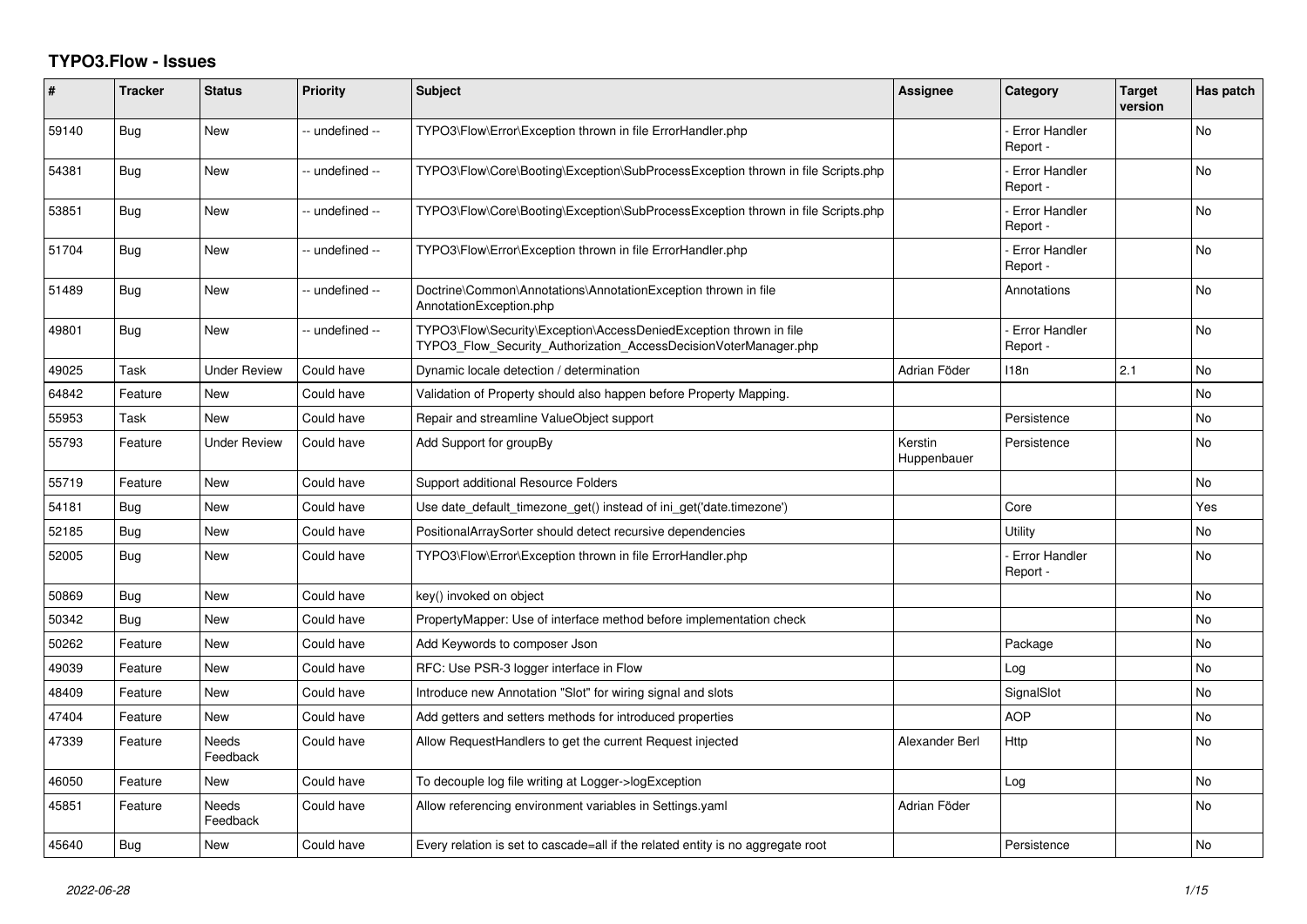| #     | <b>Tracker</b>   | <b>Status</b>       | <b>Priority</b> | <b>Subject</b>                                                                                             | <b>Assignee</b>       | Category          | <b>Target</b><br>version | Has patch |
|-------|------------------|---------------------|-----------------|------------------------------------------------------------------------------------------------------------|-----------------------|-------------------|--------------------------|-----------|
| 45611 | Bug              | New                 | Could have      | Destruction of session after logout should be configurable                                                 |                       | Security          |                          | No        |
| 45386 | <b>Bug</b>       | New                 | Could have      | Package::buildArrayOfClassFiles tries to determine class names from file paths                             |                       |                   |                          | No        |
| 40418 | Feature          | Needs<br>Feedback   | Could have      | Add an option to flow3:cache:flush thats keeps user sessions active                                        |                       | Session           |                          | No        |
| 39788 | Feature          | New                 | Could have      | RFC: Repository based NotExistsValidator                                                                   |                       | Validation        |                          | No        |
| 38222 | Feature          | New                 | Could have      | Step execution signals with concrete name                                                                  |                       | Core              |                          | <b>No</b> |
| 37885 | Feature          | New                 | Could have      | Add CLI to show the object-configuration for a FLOW3 object-name                                           | <b>Martin Ficzel</b>  | Cli               |                          | No        |
| 37831 | Task             | New                 | Could have      | Evaluate using PHP 5.4's internal web server for Functional Testing                                        |                       | - Testing -       |                          | No        |
| 35388 | Feature          | New                 | Could have      | Use the current package as default for translations within controllers                                     |                       | 118n              |                          | No        |
| 34133 | Feature          | New                 | Could have      | RFC: Handle Semicolons in Path part of URIs as Scoped Path Parameters                                      |                       | Property          |                          | No        |
| 33049 | Feature          | New                 | Could have      | Allow configuration of context without environment variable (needed for IIS)                               |                       | Core              |                          | No        |
| 31484 | Feature          | Needs<br>Feedback   | Could have      | possibility to modify inner workings of proxy class builder                                                |                       |                   |                          | No        |
| 31339 | Task             | On Hold             | Could have      | Search                                                                                                     |                       | Documentation -   |                          | <b>No</b> |
| 27561 | Task             | Accepted            | Could have      | Complete documentation                                                                                     |                       | Documentation -   |                          | No        |
| 8981  | Feature          | New                 | Could have      | Security/Performance: Provide Webserver Configuration file for common webservers -<br>do not use .htaccess |                       |                   |                          |           |
| 6602  | Feature          | <b>New</b>          | Could have      | Implement after invocation handling                                                                        | Andreas Förthner      | Security          |                          |           |
| 6601  | Task             | On Hold             | Could have      | Introduce a new roles definition syntax including runtime constraints                                      | Andreas Förthner      | Security          |                          |           |
| 3587  | Feature          | New                 | Could have      | Enforce validation rules for value objects already in constructor                                          |                       | Validation        |                          |           |
| 8923  | Task             | <b>Under Review</b> | Could have      | Provide a Nginx Server Configuration for FLOW3                                                             | Christian Müller      | - Documentation - | 1.1.1                    | No        |
| 62292 | Major<br>Feature | New                 | Should have     | Support for entity translation                                                                             |                       | 118n              | 2.x                      | No        |
| 58579 | Feature          | New                 | Should have     | Adding own environment constants to Flow                                                                   |                       |                   | 2.x                      | No        |
| 57374 | Bug              | New                 | Should have     | Persisted entities saved in session are not resolved                                                       |                       | Session           | 2.x                      | No        |
| 51847 | <b>Bug</b>       | New                 | Should have     | Overiding controller actions with other required parameter sets results in fatal error.                    |                       | Reflection        | 2.x                      | No        |
| 58927 | <b>Bug</b>       | New                 | Should have     | Overlapping ressouce definitions in Policy.yaml resolved incorrectly                                       |                       | Security          | 2.1                      | No        |
| 58153 | <b>Bug</b>       | New                 | Should have     | Session - Scope, Property with interface annotation fails at wakeup                                        |                       | <b>AOP</b>        | 2.1                      | No        |
| 47950 | <b>Bug</b>       | New                 | Should have     | import of remote resources                                                                                 |                       | Resource          | 2.0.1                    | N0        |
| 47858 | Bug              | Needs<br>Feedback   | Should have     | Remove .htaccess from Composer Installer Essentials                                                        | Christopher<br>Hlubek | Package           | 2.0.1                    | No        |
| 47487 | Bug              | New                 | Should have     | Functional test classes in package without classes are not compiled                                        |                       | Core              | 2.0.1                    | No        |
| 47325 | <b>Bug</b>       | <b>Under Review</b> | Should have     | ReflectionData and classSchema caches need not be freezable                                                |                       | Reflection        | 2.0.1                    | No        |
| 46425 | Task             | <b>Under Review</b> | Should have     | DI proxy classes use raw reflection instead of RelfectionService                                           | Christian Müller      | Core              | 2.0.1                    | No        |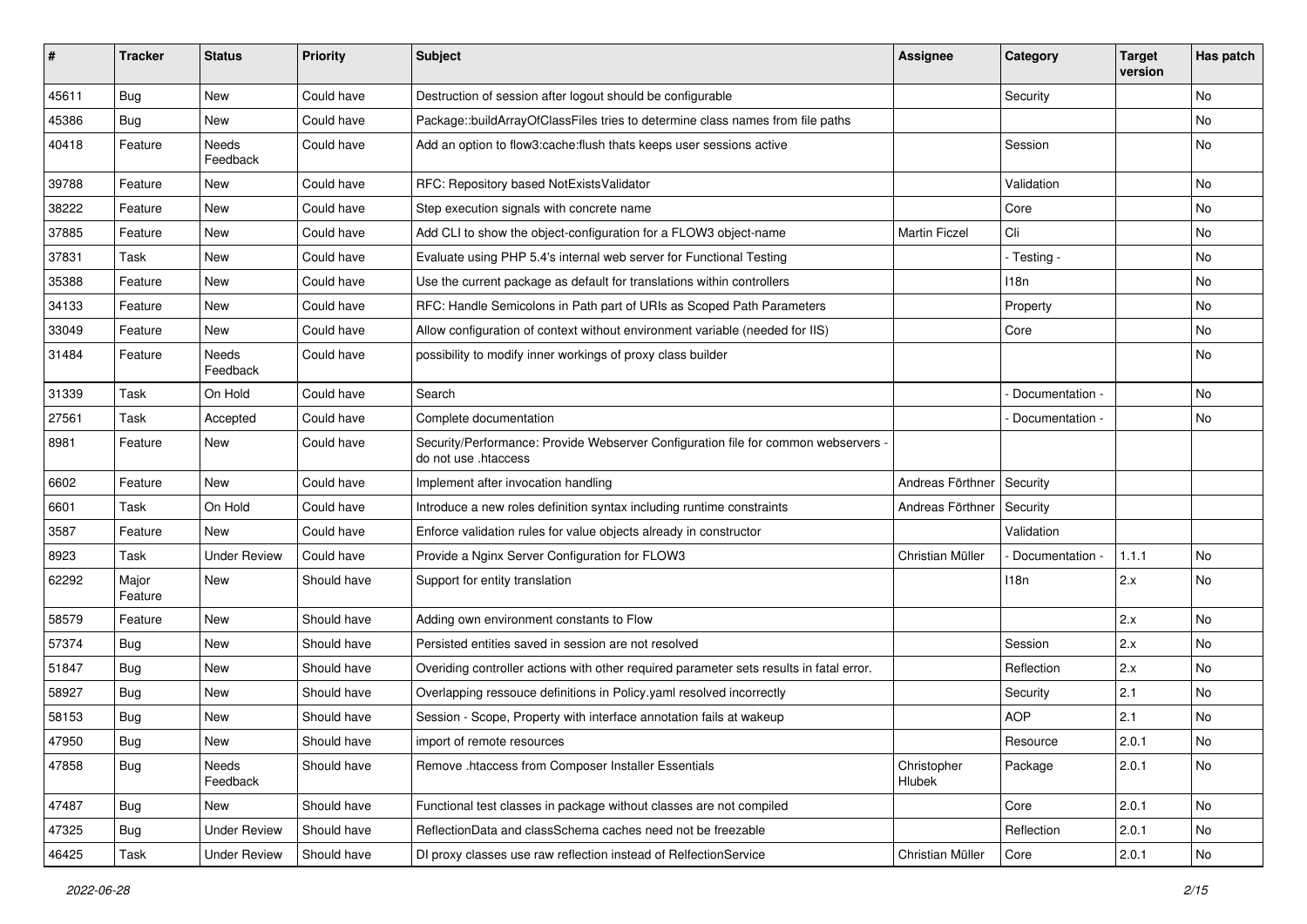| #     | <b>Tracker</b> | <b>Status</b>       | <b>Priority</b> | <b>Subject</b>                                                                                      | <b>Assignee</b>              | Category                  | <b>Target</b><br>version | Has patch |
|-------|----------------|---------------------|-----------------|-----------------------------------------------------------------------------------------------------|------------------------------|---------------------------|--------------------------|-----------|
| 44361 | Bug            | <b>New</b>          | Should have     | TYPO3\Flow\I18n\Formatter\DatetimeFormatter - caching DATETIME type                                 |                              | 118n                      | 2.0.1                    | <b>No</b> |
| 44203 | Bug            | Needs<br>Feedback   | Should have     | Session implementation is still racy                                                                | Robert Lemke                 | Session                   | 2.0.1                    | <b>No</b> |
| 44186 | Bug            | <b>New</b>          | Should have     | Request does not accept custom Content-Type                                                         |                              | <b>MVC</b>                | 2.0.1                    | <b>No</b> |
| 44185 | Bug            | <b>New</b>          | Should have     | XML body always need a root node                                                                    |                              | <b>MVC</b>                | 2.0.1                    | No        |
| 44184 | Bug            | <b>New</b>          | Should have     | Request arguments are not merged correctly for single object actions                                |                              | <b>MVC</b>                | 2.0.1                    | No        |
| 44148 | Bug            | <b>New</b>          | Should have     | Documentation for executeCommand() needs clarification                                              |                              |                           | 2.0.1                    | <b>No</b> |
| 43541 | Bug            | <b>New</b>          | Should have     | Incomplete classes path detection for PSR-0                                                         |                              | Core                      | 2.0.1                    | <b>No</b> |
| 43190 | <b>Bug</b>     | Accepted            | Should have     | Misleading exception message for incompatible database structure                                    | Karsten<br><b>Dambekalns</b> | Persistence               | 2.0.1                    | <b>No</b> |
| 42465 | Task           | <b>New</b>          | Should have     | Document i18n settings                                                                              |                              | Documentation -           | 2.0.1                    | No        |
| 39096 | Bug            | <b>New</b>          | Should have     | Unnecessary compile invoked in non production context?                                              |                              | Core                      | 2.0.1                    | No        |
| 65684 | Bug            | <b>New</b>          | Should have     | Could not acquire lock for ClassLoader cache creation                                               | Sebastian Heuer              |                           |                          | No        |
| 62740 | Bug            | <b>New</b>          | Should have     | Add check on literal in TypeHandlingUtility::isCollectionType                                       |                              | Utility                   |                          | No        |
| 62009 | Bug            | <b>New</b>          | Should have     | Rewrite URI Filename could be empty                                                                 |                              |                           |                          |           |
| 61043 | Task           | <b>New</b>          | Should have     | Rename ClassSchema to ModelSchema                                                                   |                              | Reflection                |                          | <b>No</b> |
| 60095 | Feature        | <b>Under Review</b> | Should have     | LockManager's LockHoldingStackPage should be configurable                                           |                              | Configuration             |                          | No        |
| 59747 | Bug            | <b>New</b>          | Should have     | TYPO3\Flow\Error\Exception thrown in file ErrorHandler.php                                          |                              |                           |                          | No        |
| 59672 | Feature        | <b>Under Review</b> | Should have     | Add support for Doctrine 2.5 embeddables                                                            | Alexander Berl               | Persistence               |                          | No        |
| 59442 | Bug            | <b>Under Review</b> | Should have     | Composite primary keys including foreign entity don't work                                          |                              | Persistence               |                          | <b>No</b> |
| 59366 | Bug            | <b>Under Review</b> | Should have     | fix* lifecycle callbacks should not be registered for unproxied entities                            |                              | Persistence               |                          | No        |
| 59357 | Bug            | New                 | Should have     | Using the PackageManager directly instead of the Interface results in unexpected<br>behavior        |                              |                           |                          | No        |
| 59322 | Bug            | <b>New</b>          | Should have     | Mssing field exception should show missing migrations as well                                       |                              | Persistence               |                          | <b>No</b> |
| 59244 | Feature        | <b>New</b>          | Should have     | Message or Container needs context                                                                  |                              |                           |                          | No        |
| 59084 | Bug            | <b>New</b>          | Should have     | if 403 Exception show reason                                                                        |                              |                           |                          | No        |
| 59049 | Bug            | <b>New</b>          | Should have     | TYPO3\Flow\Error\Exception thrown in file ErrorHandler.php                                          |                              | Error Handler<br>Report - |                          | No        |
| 59023 | Bug            | <b>New</b>          | Should have     | BooleanConverter should not convert empty values to boolean                                         |                              | Property                  |                          | No        |
| 58996 | Bug            | New                 | Should have     | ResourceManager adding to persistence                                                               |                              |                           |                          | No        |
| 58852 | <b>Bug</b>     | New                 | Should have     | TYPO3\Flow\Security\Exception\AccessDeniedException should clarify which action<br>fails to execute |                              | Security                  |                          | No        |
| 58773 | Bug            | Accepted            | Should have     | Improve NoMatchingRouteException                                                                    | Bastian<br>Waidelich         | MVC - Routing             |                          | No        |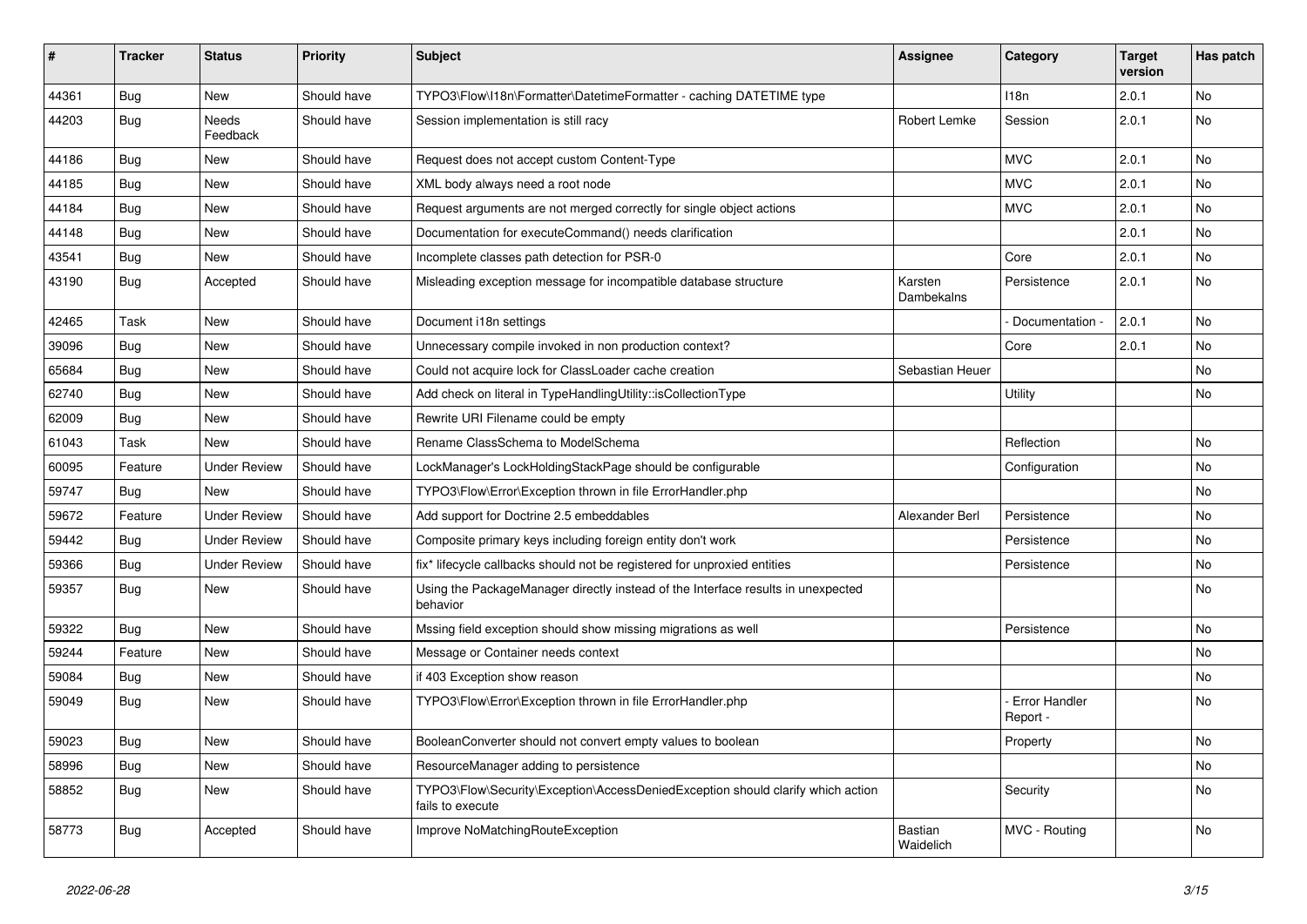| #     | <b>Tracker</b>   | <b>Status</b>       | <b>Priority</b> | <b>Subject</b>                                                                                                       | Assignee              | Category        | <b>Target</b><br>version | Has patch |
|-------|------------------|---------------------|-----------------|----------------------------------------------------------------------------------------------------------------------|-----------------------|-----------------|--------------------------|-----------|
| 58744 | Bug              | <b>New</b>          | Should have     | Can not split configuration in settings.yaml                                                                         |                       |                 |                          | No        |
| 58408 | Task             | <b>New</b>          | Should have     | Disable manualy persisting                                                                                           |                       |                 |                          | No        |
| 58193 | Bug              | <b>Under Review</b> | Should have     | Forward-port changelogs to master branch                                                                             | Karsten<br>Dambekalns |                 |                          | No        |
| 58184 | Major<br>Feature | <b>New</b>          | Should have     | HTTP request argument building for different use cases                                                               |                       | Http            |                          | No        |
| 57972 | Bug              | New                 | Should have     | Missing @ManyToOne in example for resource                                                                           |                       | Documentation - |                          | No        |
| 57815 | Bug              | New                 | Should have     | Invalid resources are saved in the persistent resources folder                                                       |                       | Resource        |                          | No        |
| 57796 | <b>Bug</b>       | <b>New</b>          | Should have     | XLIFF Fails if $id ==$ nodedata                                                                                      |                       |                 |                          | No        |
| 57763 | Feature          | New                 | Should have     | Allow controller / package / action as params in<br>\TYPO3\Fluid\ViewHelpers\Form\ButtonViewHelper                   |                       |                 |                          | No        |
| 57450 | Bug              | <b>New</b>          | Should have     | International E-Mail addresses (umlauts, etc.) are not validated correctly                                           |                       | Validation      |                          | No        |
| 57437 | Bug              | New                 | Should have     | Composer package replacement is not supported                                                                        |                       | Package         |                          | No        |
| 56916 | Feature          | <b>New</b>          | Should have     | Support PATCH request method as of RFC5789                                                                           |                       | Http            |                          | No        |
| 56602 | Major<br>Feature | New                 | Should have     | Handling Of Multi Identity Entities                                                                                  |                       | Persistence     |                          | No        |
| 56573 | Bug              | <b>New</b>          | Should have     | Converting by Flow\Identity                                                                                          |                       | Persistence     |                          | No        |
| 56556 | Feature          | New                 | Should have     | support hasProperty and isProperty                                                                                   |                       |                 |                          | No        |
| 56486 | Feature          | New                 | Should have     | Optimize the ObjectManager for performance                                                                           |                       |                 |                          | No        |
| 56107 | Bug              | <b>New</b>          | Should have     | Property mapping configuration only supports one wildcard at a time                                                  |                       | Property        |                          | No        |
| 56036 | Feature          | New                 | Should have     | Optimize autoloading                                                                                                 |                       |                 |                          | No        |
| 55958 | Task             | <b>New</b>          | Should have     | RFC: Use PHP 5.4 closure features for direct ObjectAccess                                                            |                       |                 |                          | No        |
| 55957 | Task             | New                 | Should have     | RFC: Optimize AOP proxies                                                                                            |                       | <b>AOP</b>      |                          | No        |
| 55954 | Bug              | New                 | Should have     | Associations to ValueObjects should not be cascade all'd                                                             |                       |                 |                          | No        |
| 55831 | Feature          | <b>New</b>          | Should have     | Different scenarios for session settings                                                                             |                       |                 |                          | No        |
| 55306 | Bug              | <b>Under Review</b> | Should have     | Filenames should not exceed 255 characters                                                                           | Christian Müller      |                 |                          | No        |
| 55199 | Feature          | New                 | Should have     | Avoid Buffering of Shell output                                                                                      |                       | Cli             |                          | No        |
| 54744 | Bug              | New                 | Should have     | System.log contains many NOTICE Flow The argument "workspace" declared in<br>pointcut does not exist in method TYPO3 |                       | Log             |                          | No        |
| 54589 | <b>Bug</b>       | New                 | Should have     | Role parent is not removed from roles MM table                                                                       |                       | Security        |                          | No        |
| 54458 | <b>Bug</b>       | New                 | Should have     | Missing Version Number in packages                                                                                   |                       | Package         |                          | No        |
| 54446 | <b>Bug</b>       | New                 | Should have     | Cache filebackend 'include_once'                                                                                     |                       | Cache           |                          | No        |
| 54146 | <b>Bug</b>       | <b>New</b>          | Should have     | Different sorting of arguments in ACL Patterns doesnt work                                                           | Christian Müller      | Security        |                          | No        |
| 54037 | Feature          | <b>Under Review</b> | Should have     | JsonView accepts encoding options                                                                                    |                       | <b>MVC</b>      |                          | No        |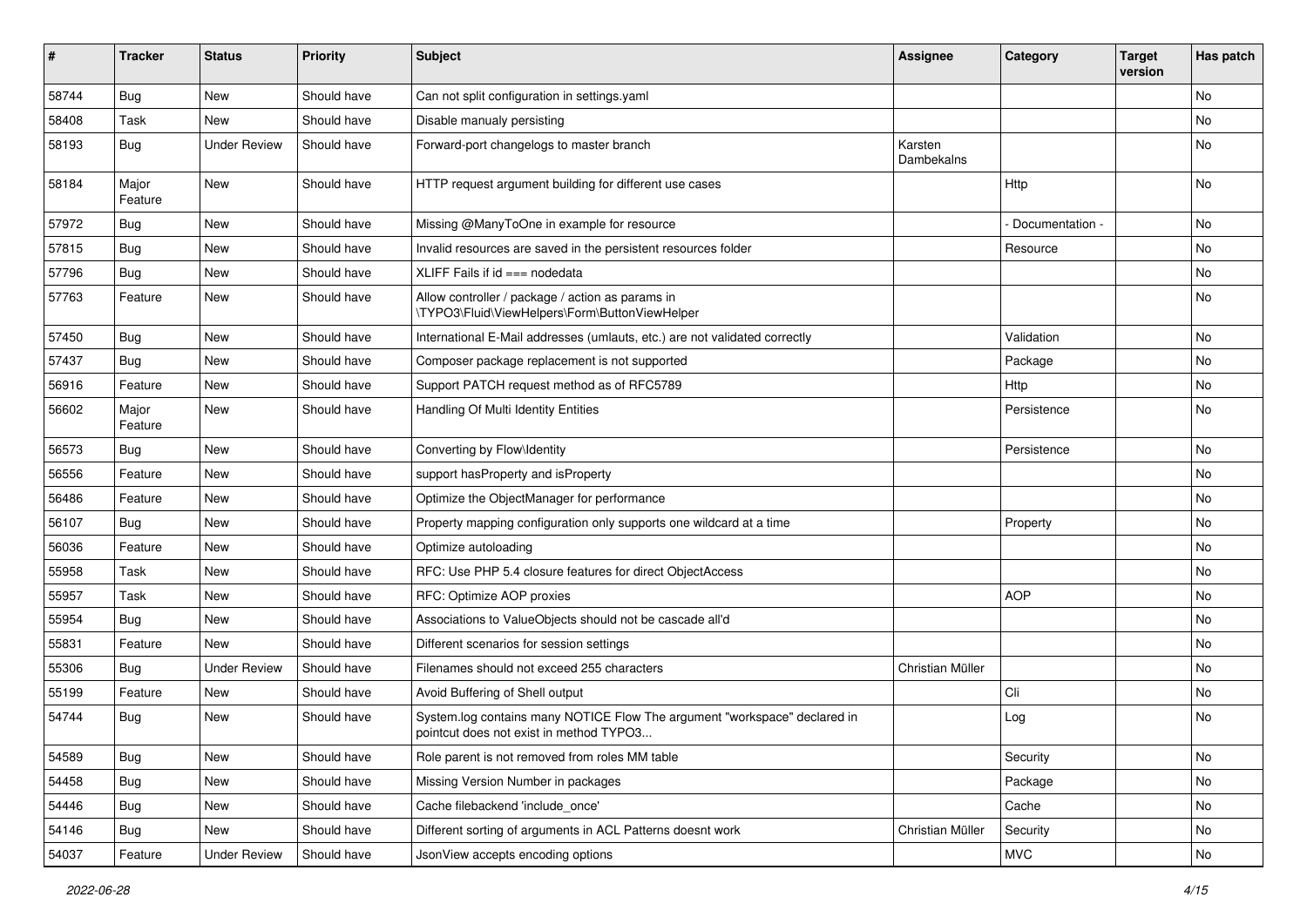| ∦     | <b>Tracker</b> | <b>Status</b>       | <b>Priority</b> | Subject                                                                                               | <b>Assignee</b>             | Category      | <b>Target</b><br>version | Has patch |
|-------|----------------|---------------------|-----------------|-------------------------------------------------------------------------------------------------------|-----------------------------|---------------|--------------------------|-----------|
| 53620 | Bug            | New                 | Should have     | Move Classes/TYPO3/Flow/Composer to own Package                                                       |                             | Package       |                          | <b>No</b> |
| 53533 | <b>Bug</b>     | <b>New</b>          | Should have     | Class reflection assumes reverse PSR-0, can lead to fail in autoloader                                |                             | Reflection    |                          | No        |
| 53350 | <b>Bug</b>     | Accepted            | Should have     | Trying to create a Link in an Template in CLI Context should provide a helpful<br>exception           | <b>Bastian</b><br>Waidelich | MVC - Routing |                          | <b>No</b> |
| 53262 | Bug            | <b>New</b>          | Should have     | FileBakend have some race condition                                                                   | Dominique Feyer             | Cache         |                          | Yes       |
| 53224 | Bug            | <b>New</b>          | Should have     | Constructor in subclass breaks call chain leading to missing identifier / uuid                        |                             | Object        |                          | No        |
| 53189 | Bug            | New                 | Should have     | Blog tutorial no longer works                                                                         | <b>Philipp Maier</b>        |               |                          | No        |
| 53177 | Feature        | New                 | Should have     | entity resource policy value support for `this`                                                       |                             | Security      |                          | <b>No</b> |
| 52945 | Bug            | New                 | Should have     | Excluded classes should only be excluded from reflection but still autoloaded                         |                             |               |                          | No        |
| 52909 | Bug            | New                 | Should have     | Class Loader fallback to non-proxy hides fatal errors                                                 |                             | Core          |                          | <b>No</b> |
| 52590 | Feature        | New                 | Should have     | Provide a way to get the Doctrine QueryBuilder                                                        |                             |               |                          | No        |
| 52430 | Bug            | <b>New</b>          | Should have     | Cannot convert from UUID to auto-increment ID                                                         |                             |               |                          | <b>No</b> |
| 52280 | Task           | <b>Under Review</b> | Should have     | Throw Exception if there is an array in PSR-0 autoload                                                |                             |               |                          | Yes       |
| 52014 | Bug            | <b>New</b>          | Should have     | Migration makes fields NOT NULL even though not true                                                  |                             | Persistence   |                          | No        |
| 51972 | <b>Bug</b>     | New                 | Should have     | Joins for every deep property constraint make cartesian selection                                     | Adrian Föder                |               |                          | Yes       |
| 51811 | Bug            | New                 | Should have     | Improve session handle when the authenticated account is removed from persitance                      | Dominique Feyer             |               |                          | Yes       |
| 51763 | Bug            | <b>New</b>          | Should have     | HttpRequest always returns content of the current request                                             |                             | Http          |                          | <b>No</b> |
| 51676 | Feature        | <b>Under Review</b> | Should have     | Support of symlinks for Resources                                                                     |                             | Resource      |                          | No        |
| 51530 | Task           | <b>New</b>          | Should have     | Improve speed of Files::readDirectoryRecursively using RecursiveDirectoryIterator?                    |                             |               |                          | <b>No</b> |
| 51459 | Feature        | New                 | Should have     | Allow catching of particular exceptions on property mapping                                           |                             | <b>MVC</b>    |                          | No        |
| 51286 | Task           | <b>New</b>          | Should have     | Custom error views should introduce a controller context somehow                                      |                             |               |                          | No        |
| 51188 | Bug            | New                 | Should have     | Doctrine does not respect AOP-injected properties                                                     |                             | Persistence   |                          | No        |
| 50901 | Feature        | <b>New</b>          | Should have     | @IgnoreValidation also for class fields                                                               |                             | Validation    |                          | No        |
| 50395 | <b>Bug</b>     | Accepted            | Should have     | Route cache caches routes for non dispatchable requests                                               | <b>Bastian</b><br>Waidelich | MVC - Routing |                          | <b>No</b> |
| 50382 | Task           | New                 | Should have     | Impossible to use arguments in CLI that are added by overriding<br>initializeCommandMethodArguments() |                             | Command       |                          | <b>No</b> |
| 50080 | Bug            | Needs<br>Feedback   | Should have     | Broken concept for CLI/Web separation                                                                 | Karsten<br>Dambekalns       | Core          |                          | No        |
| 49806 | Task           | Accepted            | Should have     | Date formatting should care about the time zone                                                       | Adrian Föder                | 118n          |                          | No        |
| 49780 | <b>Bug</b>     | New                 | Should have     | Roles are not synchronized                                                                            |                             | Security      |                          | No        |
| 49566 | <b>Bug</b>     | New                 | Should have     | NULL source values are not handled correctly                                                          | Adrian Föder                | Property      |                          | No        |
| 49372 | <b>Bug</b>     | New                 | Should have     | ObjectConverter ignores implemented interface when mapping subtype                                    |                             |               |                          | No        |
| 49050 | Feature        | New                 | Should have     | Allow Subqueries in QueryInterface                                                                    |                             | Persistence   |                          | No        |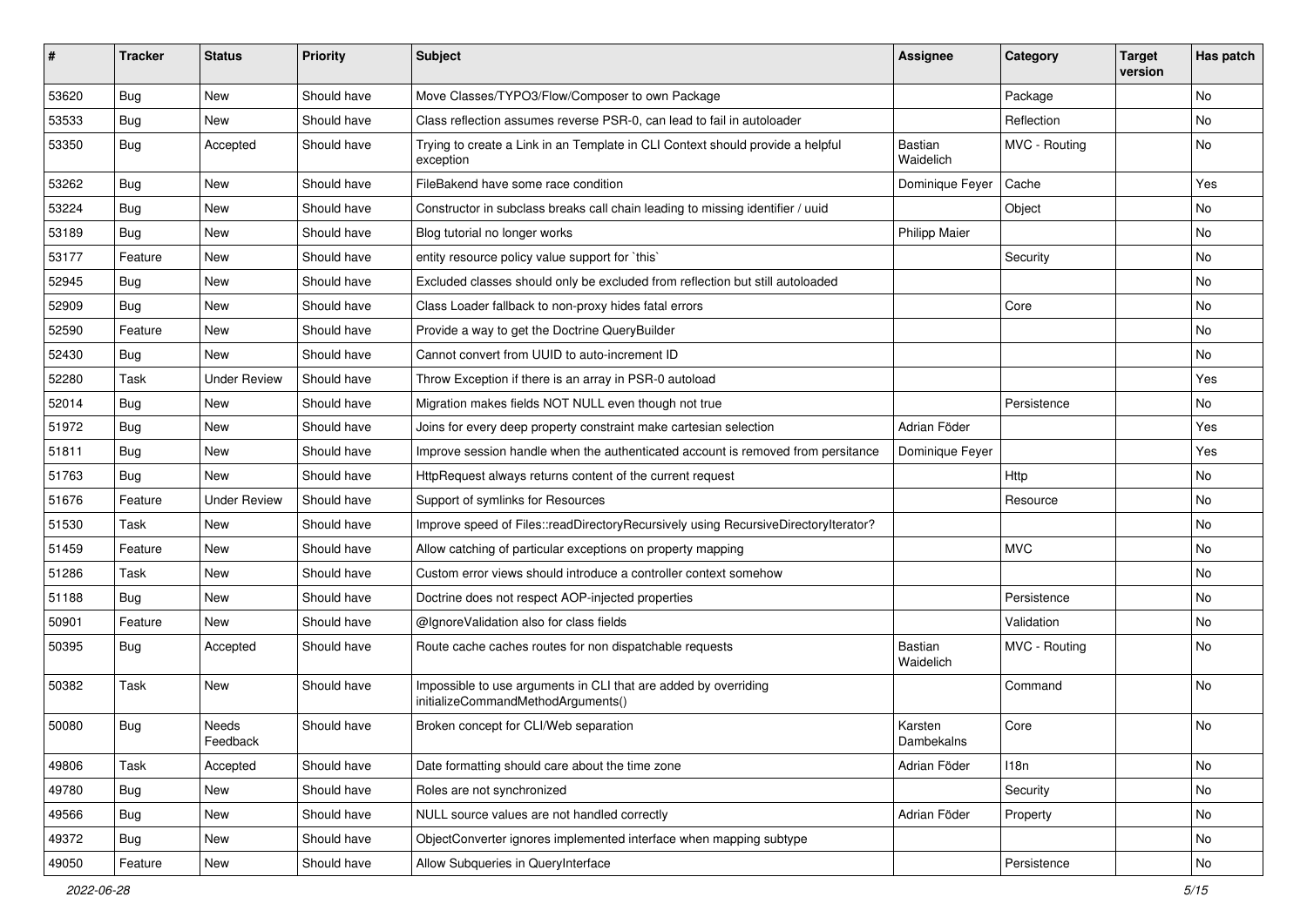| ∦     | <b>Tracker</b> | <b>Status</b>            | <b>Priority</b> | <b>Subject</b>                                                                                                               | <b>Assignee</b>       | Category                         | <b>Target</b><br>version | Has patch |
|-------|----------------|--------------------------|-----------------|------------------------------------------------------------------------------------------------------------------------------|-----------------------|----------------------------------|--------------------------|-----------|
| 49011 | Bug            | <b>Under Review</b>      | Should have     | Support executing TYPO3. Flow inside a PHAR                                                                                  |                       |                                  |                          | No        |
| 48873 | <b>Bug</b>     | New                      | Should have     | Error when calling resourceManager->deleteResource on unpublished Resource                                                   |                       | <b>Error Handler</b><br>Report - |                          | <b>No</b> |
| 48862 | Feature        | <b>New</b>               | Should have     | Possibility to exclude package from file monitoring                                                                          |                       | Monitor                          |                          | <b>No</b> |
| 48657 | Feature        | <b>Under Review</b>      | Should have     | support HTTP RANGE                                                                                                           |                       |                                  |                          | No        |
| 48596 | Bug            | <b>Under Review</b>      | Should have     | Ignored Tags configuration should be easier to configure from packages                                                       | Alexander Berl        | Configuration                    |                          | <b>No</b> |
| 48532 | <b>Bug</b>     | <b>Under Review</b>      | Should have     | JsonView Configuration behaves differently for arrays and objects                                                            | Alexander Berl        | <b>MVC</b>                       |                          | No        |
| 48430 | <b>Bug</b>     | New                      | Should have     | Default validator-messages are not correctly formatted                                                                       |                       |                                  |                          | <b>No</b> |
| 48429 | Bug            | <b>New</b>               | Should have     | Remove- and update-actions on repository are not persisted                                                                   |                       |                                  |                          | No        |
| 48296 | Task           | Needs<br>Feedback        | Should have     | Missing method in ExceptionHandlerInterface                                                                                  |                       |                                  |                          | No        |
| 48167 | Feature        | Accepted                 | Should have     | Command line account and role browsing                                                                                       | Adrian Föder          | Security                         |                          | <b>No</b> |
| 47951 | Feature        | New                      | Should have     | Warn if persistence stack is not empty at the end of a get-request                                                           |                       | Persistence                      |                          | No        |
| 47859 | Task           | Accepted                 | Should have     | Logging: Do not log all decisions in \TYPO3\Flow\Security\Aspect\LoggingAspect                                               | Robert Lemke          | Security                         |                          | <b>No</b> |
| 47456 | Feature        | New                      | Should have     | ManyToOne and OneToOne Relations of Objects passed as Action Argument are<br>loaded automatically                            |                       | Validation                       |                          | No        |
| 47429 | Bug            | <b>New</b>               | Should have     | Global policy files no longer allowed                                                                                        |                       | Security                         |                          | No        |
| 47273 | Feature        | <b>New</b>               | Should have     | Support mapping properties with differing types for setter and property                                                      |                       | Property                         |                          | <b>No</b> |
| 47236 | <b>Bug</b>     | <b>Needs</b><br>Feedback | Should have     | Error at offset 6279 of 6338                                                                                                 |                       |                                  |                          | No        |
| 47191 | Feature        | <b>Under Review</b>      | Should have     | Make (property) Validators aware of parent class and the property they belong to                                             |                       | Validation                       |                          | No        |
| 47075 | Feature        | <b>New</b>               | Should have     | Make Exception more meaningful                                                                                               |                       | Resource                         |                          | <b>No</b> |
| 46974 | <b>Bug</b>     | Accepted                 | Should have     | Original and Proxy class in one file makes it difficult to reach 100% code coverage for<br>functional tests                  | Christian Müller      | Object                           |                          | No        |
| 46910 | Feature        | <b>New</b>               | Should have     | Composer integration - PackageStates.php                                                                                     |                       |                                  |                          | No        |
| 46823 | Task           | Accepted                 | Should have     | Detect APC and APCu correctly                                                                                                |                       | Cache                            |                          | <b>No</b> |
| 46816 | Feature        | New                      | Should have     | Add xcache cache backend                                                                                                     |                       | Cache                            |                          | No        |
| 46371 | Feature        | New                      | Should have     | Support compilation of static information in proxy classes                                                                   | Christopher<br>Hlubek |                                  |                          | No        |
| 46318 | Feature        | New                      | Should have     | [caching framework] Extend cache interface to handle multiple entries                                                        |                       | Cache                            |                          | No        |
| 46216 | Feature        | New                      | Should have     | Add wincache cache backend                                                                                                   |                       | Cache                            |                          | No        |
| 46210 | Bug            | Needs<br>Feedback        | Should have     | securityContext->getParty() in the initializeObject() method of a session-Scope object<br>throws exception on second request |                       | Session                          |                          | No        |
| 46073 | Bug            | <b>Under Review</b>      | Should have     | Scripts::executeCommand must be usable outsite of TYPO3.Flow                                                                 |                       |                                  |                          | No        |
| 46066 | Bug            | New                      | Should have     | Currency formatter uses wrong format for ISO 4217 currency codes                                                             |                       | 118n                             |                          | No        |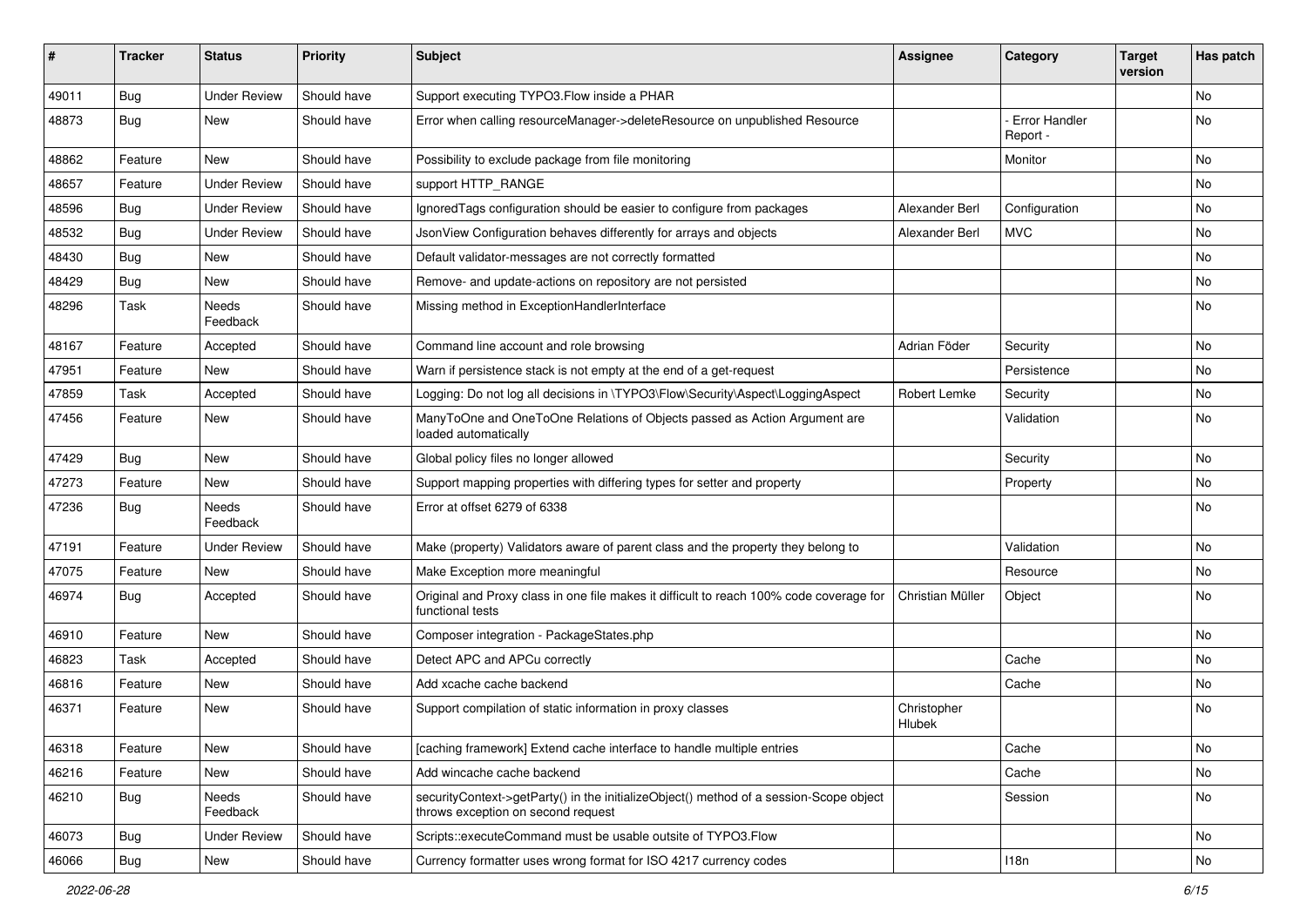| #     | <b>Tracker</b> | <b>Status</b>       | <b>Priority</b> | <b>Subject</b>                                                                            | <b>Assignee</b>             | Category        | <b>Target</b><br>version | Has patch |
|-------|----------------|---------------------|-----------------|-------------------------------------------------------------------------------------------|-----------------------------|-----------------|--------------------------|-----------|
| 46063 | Feature        | New                 | Should have     | Implement username password provider with "remember me" persistent cookie                 | Christopher<br>Hlubek       | Security        |                          | No        |
| 46011 | Task           | New                 | Should have     | Validate annotation with missing type should throw useful error                           |                             | Validation      |                          | No.       |
| 46010 | <b>Bug</b>     | <b>New</b>          | Should have     | Generating a DiscriminatorMap with base class in different namespace does not work        |                             | Persistence     |                          | No        |
| 46009 | Task           | New                 | Should have     | Improve error message for missing class in Flow annotation driver                         |                             | Persistence     |                          | No        |
| 45917 | Bug            | New                 | Should have     | RoutePartHandler transliteration must be improved                                         |                             | MVC - Routing   |                          | No.       |
| 45669 | <b>Bug</b>     | New                 | Should have     | PersistentObjectConverter does not convert ValueObjects by __identity                     |                             |                 |                          | No        |
| 45623 | Bug            | New                 | Should have     | SQL error when calling TYPO3.Blog Setup controller                                        |                             | Documentation - |                          | No        |
| 45409 | Feature        | New                 | Should have     | Support validation of abstract nested properties                                          |                             | Validation      |                          | No        |
| 45405 | Bug            | Accepted            | Should have     | Uncaught Exception in DynamicRoutePart                                                    | <b>Bastian</b><br>Waidelich | MVC - Routing   |                          | No        |
| 45272 | Bug            | <b>New</b>          | Should have     | Related Value Objects get deleted by default cascading                                    |                             |                 |                          | No        |
| 45103 | Feature        | New                 | Should have     | Make static resource URI generation available outside of Fluid                            |                             | Resource        |                          | No        |
| 45100 | Feature        | <b>Under Review</b> | Should have     | RequestDispatchingAspect should check if entry point can handle current request           | Christopher<br>Hlubek       |                 |                          |           |
| 44891 | Feature        | New                 | Should have     | Routes should be able to enforce http/https protocol                                      |                             | MVC - Routing   |                          | No        |
| 44712 | Task           | Accepted            | Should have     | Decouple Argument-Building in the HTTP-Request-Constructor                                |                             | Http            |                          | No        |
| 44563 | Feature        | New                 | Should have     | Logged in users via HTTP Basic always get re-authenticated                                |                             | Security        |                          | No        |
| 44542 | Task           | New                 | Should have     | Mention the risk of requestPatterns regarding foreign package's SecurityContext<br>usage  | Adrian Föder                | Documentation - |                          | No        |
| 44396 | Task           | Accepted            | Should have     | Move Doctrine ORM integration onto own namespace                                          | Karsten<br>Dambekalns       | Persistence     |                          | No        |
| 44375 | Task           | Accepted            | Should have     | Make all persistence reads go through repositories                                        | Karsten<br>Dambekalns       | Persistence     |                          | No        |
| 44244 | <b>Bug</b>     | <b>New</b>          | Should have     | defaultOrderings aren't applied on related objects                                        |                             | Persistence     |                          | <b>No</b> |
| 44123 | Feature        | New                 | Should have     | Make the "Flow requires the PHP setting "date.timezone"" error more beautiful             |                             |                 |                          | No        |
| 43993 | Task           | New                 | Should have     | Warn when no migrations are found at all during doctrine: migrate                         |                             | Persistence     |                          | No.       |
| 43967 | <b>Bug</b>     | New                 | Should have     | Error in evaluating orphanRemoval in Flow Annotation driver                               |                             | Persistence     |                          | No        |
| 43947 | Bug            | New                 | Should have     | Redirect to login after Session timeout                                                   |                             |                 |                          | No        |
| 43930 | Task           | Needs<br>Feedback   | Should have     | Remove canRender() completely?!                                                           | Sebastian<br>Kurfuerst      |                 |                          | No        |
| 43841 | Feature        | New                 | Should have     | Add package support to validation errors                                                  |                             |                 |                          | No        |
| 43572 | Feature        | New                 | Should have     | Uri should support manipulation of query arguments                                        |                             |                 |                          | No        |
| 43192 | <b>Bug</b>     | Accepted            | Should have     | findByIdentifier() for non-persisted objects not working for custom identifier properties | Karsten<br>Dambekalns       | Persistence     |                          | No        |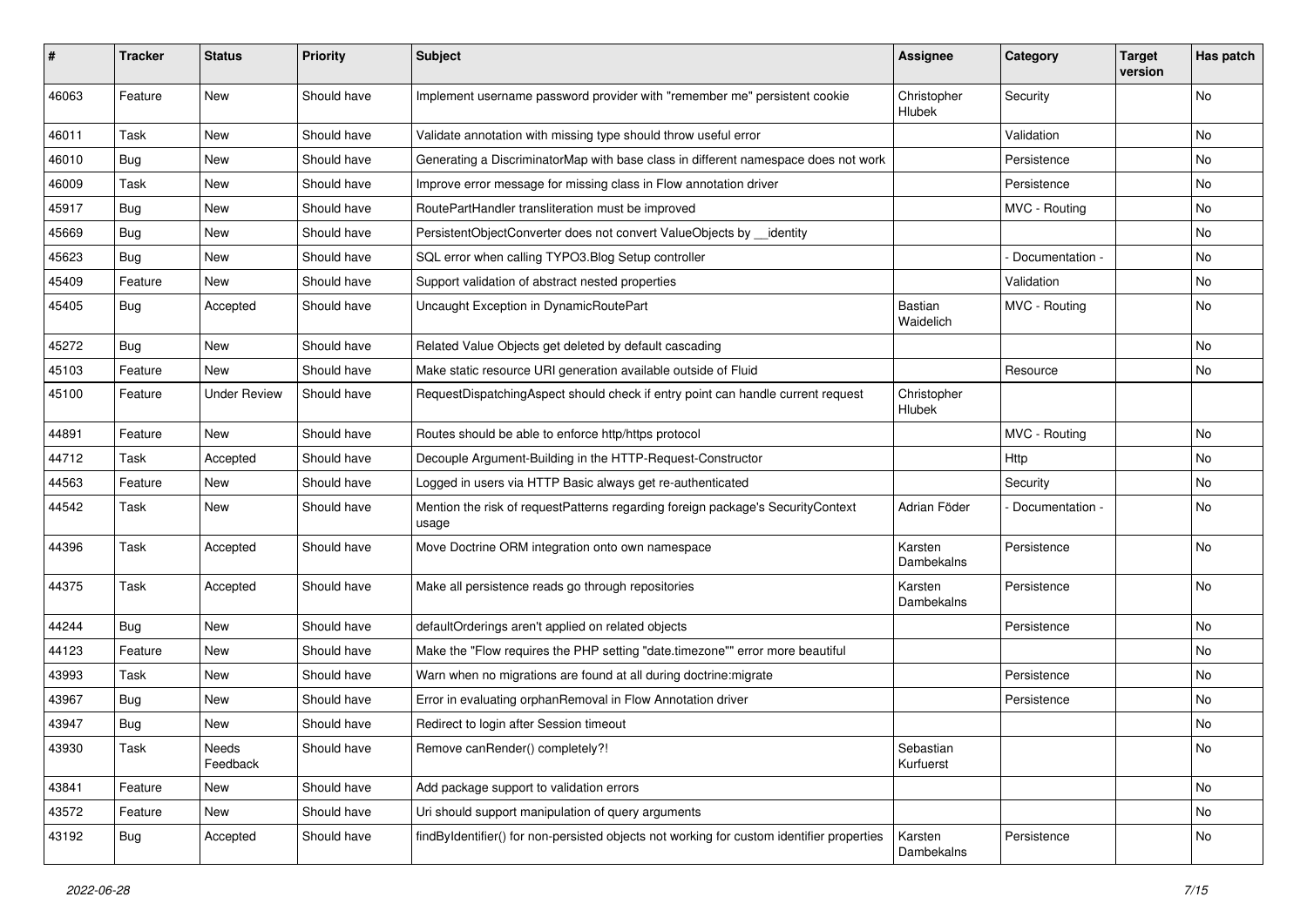| $\sharp$ | <b>Tracker</b> | <b>Status</b>       | <b>Priority</b> | <b>Subject</b>                                                                                               | <b>Assignee</b>         | Category          | <b>Target</b><br>version | Has patch     |
|----------|----------------|---------------------|-----------------|--------------------------------------------------------------------------------------------------------------|-------------------------|-------------------|--------------------------|---------------|
| 43082    | Feature        | Needs<br>Feedback   | Should have     | Add CLI support for scaffolding models, views, controller                                                    |                         |                   |                          | No            |
| 42888    | Bug            | Needs<br>Feedback   | Should have     | ResourceManager chokes on non existing files                                                                 |                         | Resource          |                          | No            |
| 42550    | Task           | <b>Under Review</b> | Should have     | Add top-level .htaccess to block everything but Web                                                          | Karsten<br>Dambekalns   |                   |                          | No            |
| 41900    | Feature        | Accepted            | Should have     | Check for duplicate PSR-0 autoload namespaces                                                                | Christian Jul<br>Jensen | Package           |                          | No            |
| 41832    | Task           | New                 | Should have     | Improve error handling for incompatible packages                                                             | Christian Jul<br>Jensen | Package           |                          | No            |
| 41807    | Task           | <b>Under Review</b> | Should have     | Initialize the eventmanager in the EntityManagerInterface                                                    |                         | Persistence       |                          | No            |
| 41727    | Bug            | Accepted            | Should have     | @Flow\Identity and @ORM\InheritanceType("JOINED") can't be used together                                     | Karsten<br>Dambekalns   |                   |                          | No            |
| 41533    | <b>Bug</b>     | Needs<br>Feedback   | Should have     | Ignored object-validation in editAction when redirecting back from updateAction                              |                         |                   |                          | No            |
| 41420    | Feature        | New                 | Should have     | Support entity versioning                                                                                    |                         | Persistence       |                          | No            |
| 41414    | Task           | Needs<br>Feedback   | Should have     | Check packageKey naming / file structure below Packages/Vendor                                               |                         | Package           |                          | No            |
| 41029    | <b>Bug</b>     | Accepted            | Should have     | Method security is also evaluating abstract classes                                                          | Karsten<br>Dambekalns   | Security          |                          | No            |
| 40824    | <b>Bug</b>     | Needs<br>Feedback   | Should have     | Modified action controller methods not detected properly                                                     | Andreas Förthner        |                   |                          | No            |
| 40410    | <b>Bug</b>     | Needs<br>Feedback   | Should have     | Exception when using Apc, Memcached of Redis cache backend for reflection status<br>and object configuration | Karsten<br>Dambekalns   | Cache             |                          | No            |
| 40283    | <b>Bug</b>     | New                 | Should have     | New constructor in grandparent class not called                                                              |                         | Object            |                          | No            |
| 39910    | Feature        | Accepted            | Should have     | Ability to query user based on roles                                                                         |                         | Security          |                          | No            |
| 39699    | <b>Bug</b>     | Accepted            | Should have     | SQL DDL for TYPO3\FLOW3\Cache\Backend\PdoBackend                                                             | Karsten<br>Dambekalns   | Cache             |                          | No            |
| 39674    | <b>Bug</b>     | New                 | Should have     | \TYPO3\FLOW3\var_dump behaves weird in controller actions doing return                                       |                         | <b>MVC</b>        |                          | No            |
| 39609    | Feature        | Accepted            | Should have     | <b>Migration Version</b>                                                                                     | Karsten<br>Dambekalns   | - Migrations -    |                          | No            |
| 39414    | Bug            | New                 | Should have     | <b>Security Documentation</b>                                                                                |                         | Documentation -   |                          | No            |
| 39253    | Feature        | Accepted            | Should have     | Remove mirroring mode option and code                                                                        | Karsten<br>Dambekalns   | Resource          |                          | No            |
| 39088    | Feature        | New                 | Should have     | Add a sgnalslot before compilation                                                                           |                         | Core              |                          | No            |
| 38216    | <b>Bug</b>     | Needs<br>Feedback   | Should have     | Static method calls in reflected classes refer to Original class                                             |                         |                   |                          | No            |
| 38038    | Task           | Accepted            | Should have     | Proofread FLOW3 manual                                                                                       | Ryan J. Peterson        | - Documentation - |                          | $\mathsf{No}$ |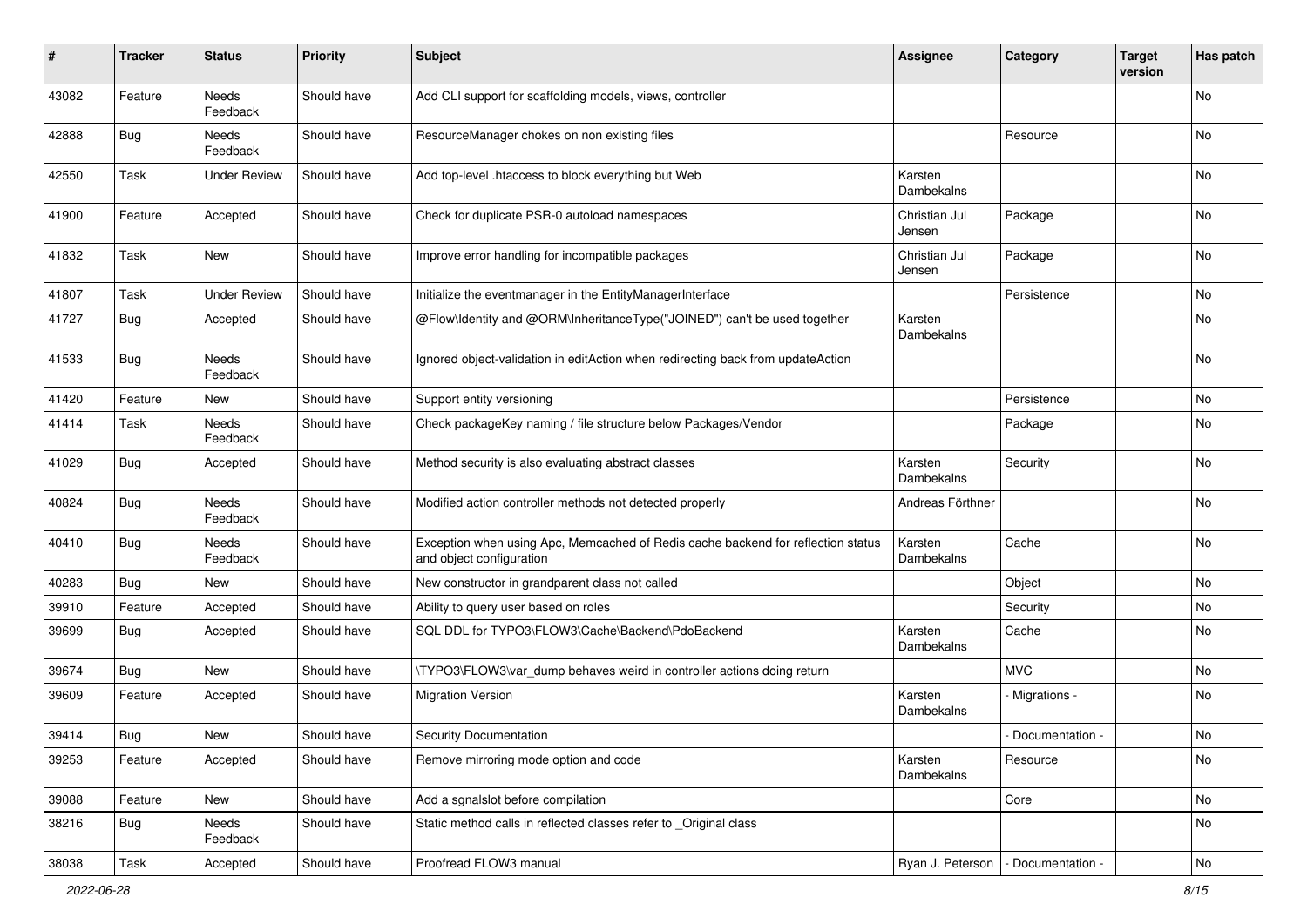| ∦     | <b>Tracker</b> | <b>Status</b>       | <b>Priority</b> | <b>Subject</b>                                                                                            | <b>Assignee</b>        | Category      | <b>Target</b><br>version | Has patch |
|-------|----------------|---------------------|-----------------|-----------------------------------------------------------------------------------------------------------|------------------------|---------------|--------------------------|-----------|
| 37846 | Feature        | <b>New</b>          | Should have     | Should be able to declare more than one controllerObjectName per requestPatterns                          |                        | Security      |                          | <b>No</b> |
| 37564 | <b>Bug</b>     | <b>New</b>          | Should have     | Validation of Parent Object containing properties of type ManyToOne and<br>ManyToMany to same Target      |                        | Validation    |                          | <b>No</b> |
| 37405 | Feature        | <b>Under Review</b> | Should have     | When changing a property wich is used in routing the Link-VH should direkt to the<br>new properties value |                        | MVC - Routing |                          | No        |
| 37373 | Feature        | <b>Under Review</b> | Should have     | Make annotation overrides / "injection" via Objects.yaml possible                                         | Marc Neuhaus           | Configuration |                          | No        |
| 37372 | Feature        | Accepted            | Should have     | Inheritance in ORM should be configured automatically                                                     | Karsten<br>Dambekalns  | Persistence   |                          | No        |
| 37354 | <b>Bug</b>     | Accepted            | Should have     | Do not apply generateValueHash() and generateUuid() if custom identifier is used                          | Karsten<br>Dambekalns  | Persistence   |                          | <b>No</b> |
| 37316 | Bug            | <b>New</b>          | Should have     | Use findBestMatchingLocale instead of getDefaultLocale?                                                   |                        | Validation    |                          | <b>No</b> |
| 37302 | Bug            | Needs<br>Feedback   | Should have     | NumberValidator                                                                                           | Carsten Bleicker       | Validation    |                          | No        |
| 37292 | <b>Bug</b>     | <b>Under Review</b> | Should have     | PropertyMappingConfiguration::mapUnknownProperties is not passed down to<br>Subconfiguration              | Sebastian<br>Kurfuerst | Property      |                          | Yes       |
| 37279 | Feature        | <b>New</b>          | Should have     | <b>Request PropertyMapping</b>                                                                            |                        | Property      |                          | No        |
| 36955 | Feature        | New                 | Should have     | Add type filter to var dump()                                                                             |                        | Error         |                          | No        |
| 36840 | Task           | Accepted            | Should have     | Improve exception for wrong locales                                                                       | Karsten<br>Dambekalns  | 118n          |                          | No        |
| 36804 | <b>Bug</b>     | <b>New</b>          | Should have     | Orphaned entities within aggregates are not removed                                                       |                        | Persistence   |                          | No        |
| 36800 | Task           | Accepted            | Should have     | Streamline Resource object API                                                                            | Robert Lemke           | Resource      |                          | No        |
| 36715 | Feature        | Accepted            | Should have     | Make simultaneous use of multiple persistence backends possible                                           | Karsten<br>Dambekalns  | Persistence   |                          | <b>No</b> |
| 36634 | Bug            | <b>New</b>          | Should have     | Reconstituted entities do not have their properties set when initializeObject() is called                 |                        |               |                          | <b>No</b> |
| 36633 | Bug            | <b>New</b>          | Should have     | Reconstituted entities should not have the FLOW3 Persistence clone property set                           |                        |               |                          | No        |
| 36510 | Feature        | <b>New</b>          | Should have     | <b>Firewall Redirect?</b>                                                                                 |                        |               |                          | No        |
| 36509 | Feature        | <b>New</b>          | Should have     | redirectToUri to an uri with acl forces a 403 because of missing csrf token.                              |                        |               |                          | <b>No</b> |
| 36508 | Bug            | <b>New</b>          | Should have     | AuthenticationProvider Request Patterns                                                                   |                        | Security      |                          | <b>No</b> |
| 36495 | <b>Bug</b>     | <b>New</b>          | Should have     | HTTP Response is sent before persistence preventing Exceptions to be displayed on<br>redirect             |                        | Persistence   |                          | <b>No</b> |
| 35970 | Task           | <b>New</b>          | Should have     | Improve performance of Utility/Arrays::integerExplode by using array_map                                  |                        |               |                          | No        |
| 35783 | Feature        | <b>New</b>          | Should have     | Lifecycle method after property mapping                                                                   |                        | Object        |                          | No        |
| 35781 | Feature        | <b>New</b>          | Should have     | Model validation                                                                                          |                        | Validation    |                          | No        |
| 35709 | Task           | <b>New</b>          | Should have     | Implement global Command aliases                                                                          |                        | Cli           |                          | No        |
| 35083 | <b>Bug</b>     | <b>New</b>          | Should have     | involving SecurityContext in Widget's __wakeup situation leads to an exception                            |                        | Object        |                          | No        |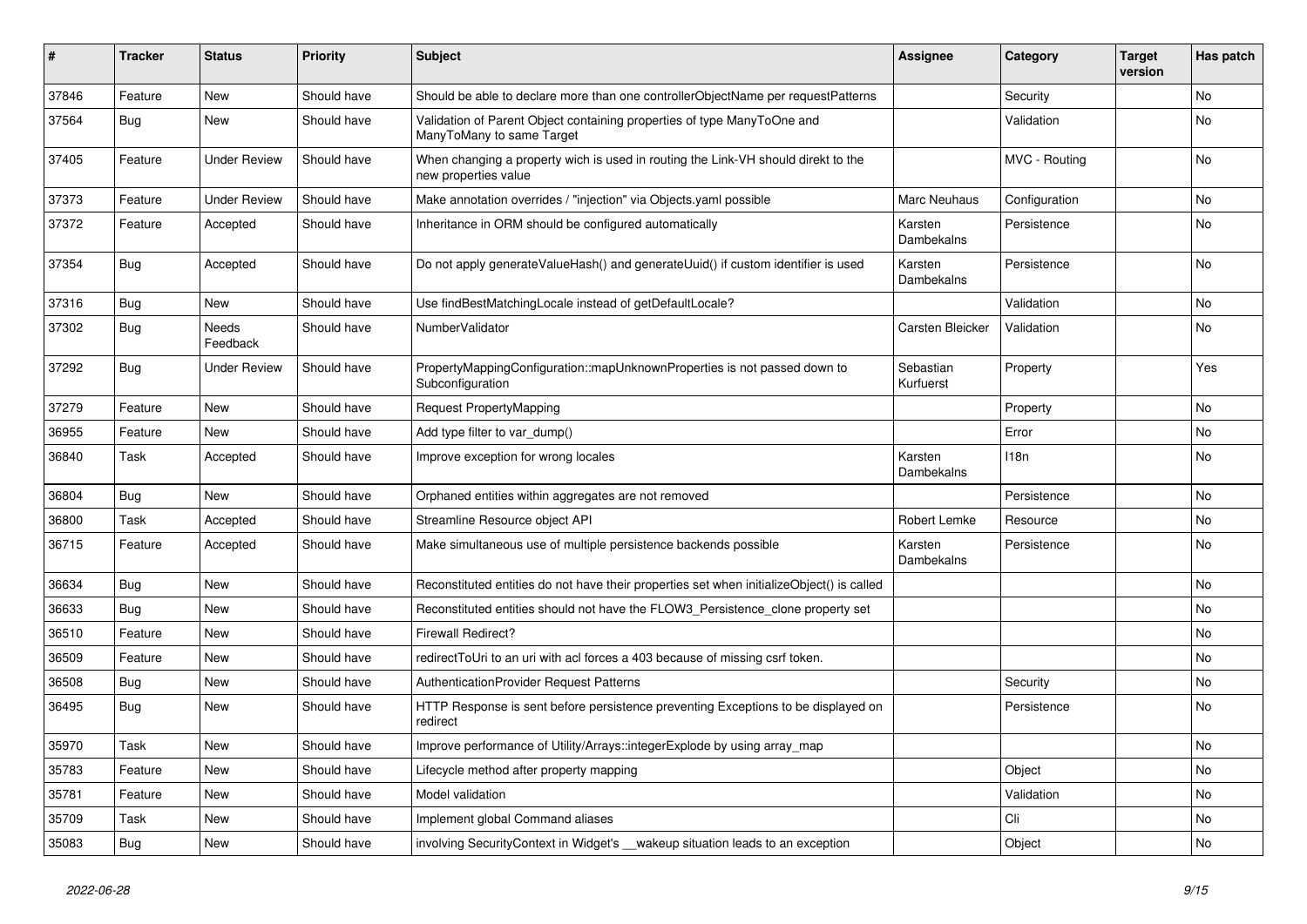| #     | <b>Tracker</b>   | <b>Status</b>            | <b>Priority</b> | <b>Subject</b>                                                            | <b>Assignee</b>       | Category    | <b>Target</b><br>version | Has patch |
|-------|------------------|--------------------------|-----------------|---------------------------------------------------------------------------|-----------------------|-------------|--------------------------|-----------|
| 35030 | Feature          | <b>Under Review</b>      | Should have     | Dynamic locale detection                                                  | Karsten<br>Dambekalns | 118n        |                          | No        |
| 34816 | Feature          | New                      | Should have     | Long text encryption                                                      |                       | Security    |                          | No        |
| 34674 | Feature          | Accepted                 | Should have     | NotFoundView is not injected in ActionController                          | Robert Lemke          | <b>MVC</b>  |                          | No        |
| 34404 | Bug              | New                      | Should have     | JsonView transformObject does not respect descendAll configuration        |                       |             |                          | No        |
| 34134 | <b>Bug</b>       | <b>Needs</b><br>Feedback | Should have     | PropertyMapper throws unnecessary exception                               | Christian Müller      | Property    |                          | Yes       |
| 33937 | Feature          | Accepted                 | Should have     | Convenience method to resolve public "resource://" paths                  | Karsten<br>Dambekalns | Resource    |                          | No        |
| 33710 | Feature          | <b>New</b>               | Should have     | Configuration based on Domain                                             |                       |             |                          | <b>No</b> |
| 33587 | Feature          | New                      | Should have     | Automatically remove unused Resources                                     |                       | Resource    |                          | No        |
| 33465 | Bug              | New                      | Should have     | Some vital commands to recover the system fail when recovery is needed    |                       | Command     |                          | No        |
| 33293 | <b>Bug</b>       | New                      | Should have     | Injection to private variable results in injection of the the wrong class |                       |             |                          | No        |
| 33258 | Major<br>Feature | Accepted                 | Should have     | Implement support for Assetic                                             |                       |             |                          | No        |
| 33078 | <b>Bug</b>       | New                      | Should have     | No Redirect to Login                                                      |                       | Security    |                          | No        |
| 33069 | Task             | New                      | Should have     | Make command output sparse, implement generic verbose switch              |                       | Command     |                          | No        |
| 33018 | Feature          | New                      | Should have     | Translator should support override of labels from other packages          |                       | 118n        |                          | No        |
| 32985 | Feature          | New                      | Should have     | Implement Processing Rules when merging numerically-indexed arrays        |                       | Utility     |                          | No        |
| 32607 | Feature          | <b>Needs</b><br>Feedback | Should have     | Export localized strings for JS consumption                               | Karsten<br>Dambekalns | 118n        |                          | No        |
| 32574 | <b>Bug</b>       | Accepted                 | Should have     | FLOW3 enters fork bombs when using cgi-fcgi vs cli                        | Karsten<br>Dambekalns | Core        |                          | No        |
| 32294 | Feature          | New                      | Should have     | Lazy initialization of loggers                                            |                       |             |                          | <b>No</b> |
| 32106 | Feature          | Accepted                 | Should have     | Support for Object source in PropertyMapper                               |                       | Property    |                          | Yes       |
| 31262 | Feature          | New                      | Should have     | Named arguments in Objects.yaml for constructor arguments                 |                       | Object      |                          | No        |
| 31261 | Feature          | New                      | Should have     | Virtual objects - generate proxy classes for interfaces                   |                       | Object      |                          | No        |
| 31002 | <b>Bug</b>       | New                      | Should have     | Generated __sleep method handles static properties as members.            |                       | Reflection  |                          |           |
| 30933 | Feature          | Needs<br>Feedback        | Should have     | Check for unique constraints on add()                                     | Karsten<br>Dambekalns | Persistence |                          | No        |
| 30890 | Feature          | Accepted                 | Should have     | Developer Toolbar                                                         | Christian Müller      | <b>MVC</b>  |                          | No        |
| 30428 | Feature          | New                      | Should have     | Cloning of request arguments                                              |                       | <b>MVC</b>  |                          |           |
| 30425 | Bug              | New                      | Should have     | New methods are not updated in Policies during Development                |                       | Security    |                          |           |
| 30423 | Feature          | New                      | Should have     | Rendering template of other action without forward                        |                       | MVC         |                          | No        |
| 30418 | Feature          | New                      | Should have     | Package bootstrapping following dependencies                              |                       | Core        |                          |           |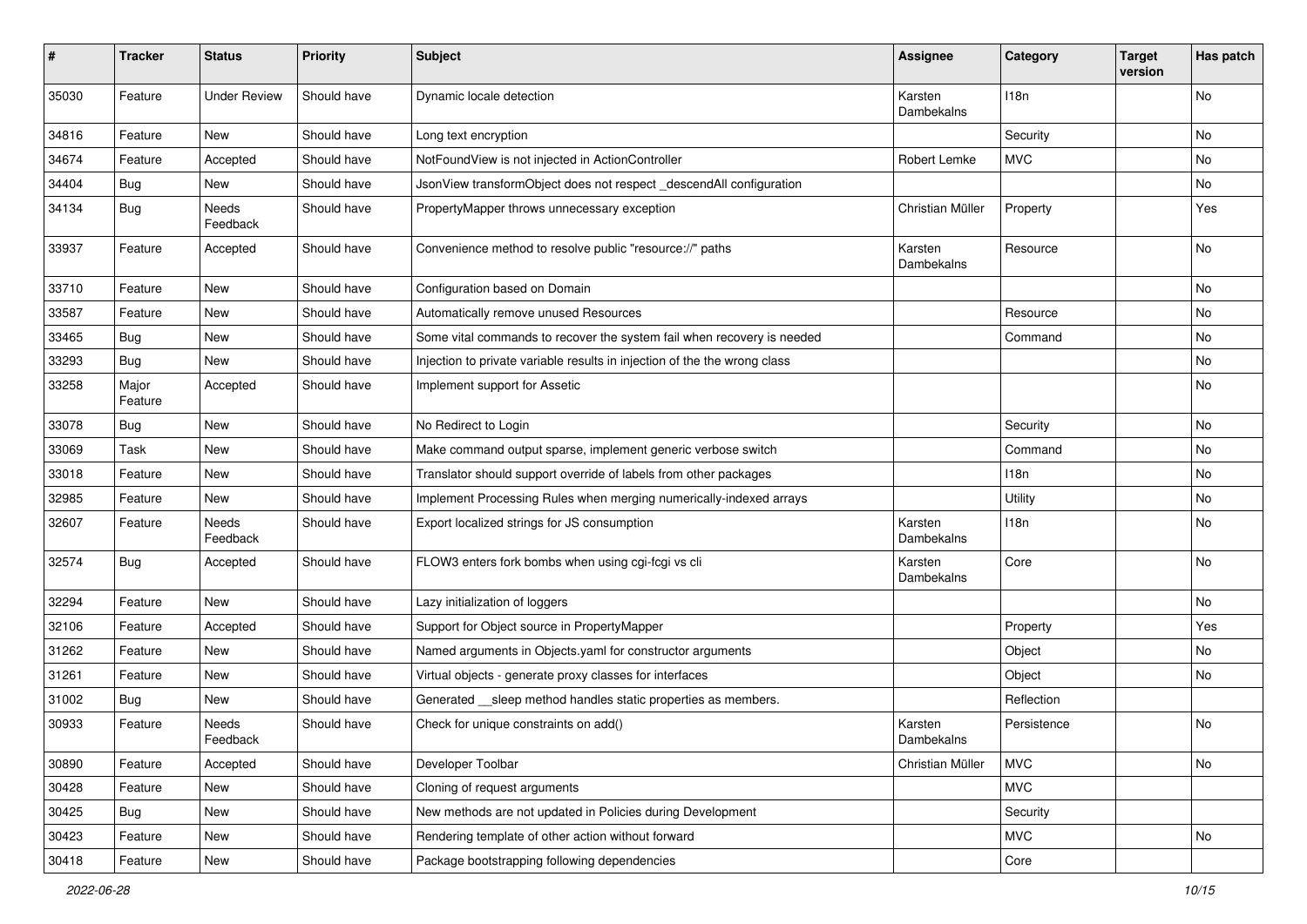| $\vert$ # | <b>Tracker</b> | <b>Status</b>            | <b>Priority</b> | <b>Subject</b>                                                                         | <b>Assignee</b>       | Category        | <b>Target</b><br>version | Has patch      |
|-----------|----------------|--------------------------|-----------------|----------------------------------------------------------------------------------------|-----------------------|-----------------|--------------------------|----------------|
| 30258     | Feature        | <b>New</b>               | Should have     | Support optional package dependencies                                                  |                       |                 |                          |                |
| 29972     | Feature        | <b>Under Review</b>      | Should have     | Configurable Redirects                                                                 | Tim Kandel            | MVC - Routing   |                          | No             |
| 29476     | Feature        | <b>New</b>               | Should have     | Provider rendering time and query count for request                                    |                       |                 |                          |                |
| 29425     | <b>Bug</b>     | <b>New</b>               | Should have     | Deletion of a blog post with resources fails with FK constraint error                  |                       | Persistence     |                          |                |
| 29387     | Feature        | Needs<br>Feedback        | Should have     | A token with wrong credentials should throw an exception                               | Andreas Förthner      | Security        |                          |                |
| 29258     | Feature        | Needs<br>Feedback        | Should have     | Provide a way to override classes by environment                                       |                       |                 |                          | No             |
| 29202     | Task           | <b>New</b>               | Should have     | Provide a Cherokee Server Configuration for FLOW3                                      |                       | Documentation - |                          |                |
| 28399     | Feature        | Needs<br>Feedback        | Should have     | Validation message and code should be configurable for bundled validators              |                       | Validation      |                          | No             |
| 28319     | <b>Bug</b>     | Needs<br>Feedback        | Should have     | Access denied will be logged at the wrong location in nested calls                     |                       | Security        |                          | No             |
| 28231     | Feature        | <b>New</b>               | Should have     | Allow output to STDERR for CLI Response                                                |                       | <b>MVC</b>      |                          |                |
| 28136     | Feature        | <b>New</b>               | Should have     | <b>HTTP Semantics for Transactions and more</b>                                        |                       | Persistence     |                          | No             |
| 28074     | Feature        | <b>Needs</b><br>Feedback | Should have     | Provide a shell script that installs Phoenix or FLOW3 from git                         | Markus Bucher         |                 |                          | <b>No</b>      |
| 28052     | Feature        | On Hold                  | Should have     | Possibility to enable or disable accounts                                              | Julian Kleinhans      | Security        |                          | N <sub>o</sub> |
| 28016     | <b>Bug</b>     | <b>Needs</b><br>Feedback | Should have     | Cascade remove of cleared ArrayCollection                                              | Karsten<br>Dambekalns | Persistence     |                          | <b>No</b>      |
| 27721     | <b>Bug</b>     | <b>Needs</b><br>Feedback | Should have     | Permissions of uploaded resources not correct                                          | Karsten<br>Dambekalns | Resource        |                          | No.            |
| 27322     | Feature        | On Hold                  | Should have     | Add support for Appserver-in-PHP, which could result in much faster executions.        | Christopher<br>Hlubek |                 |                          | No.            |
| 27088     | <b>Bug</b>     | On Hold                  | Should have     | initializeObject() is called too early when reconstructing entities                    |                       | Object          |                          | No             |
| 27045     | <b>Bug</b>     | <b>New</b>               | Should have     | Introduced properties are not available in the reflection service during a compile run |                       | <b>AOP</b>      |                          |                |
| 26986     | Feature        | Accepted                 | Should have     | Debug toolbar                                                                          | Christian Müller      |                 |                          | No             |
| 26943     | Feature        | <b>Needs</b><br>Feedback | Should have     | Add i18n support to domain models                                                      | Karsten<br>Dambekalns | 118n            |                          | No             |
| 26767     | Feature        | New                      | Should have     | Reflection method to get a method return type and documentation                        |                       | Reflection      |                          |                |
| 26765     | Feature        | Accepted                 | Should have     | Support class schema features for every reflected class                                | Karsten<br>Dambekalns | Reflection      |                          | No             |
| 26745     | Feature        | <b>New</b>               | Should have     | MVC should know about entities lying in the session                                    |                       | <b>MVC</b>      |                          | No             |
| 25988     | Bug            | <b>New</b>               | Should have     | Useless proxies are built for some classes                                             |                       | Object          |                          |                |
| 25907     | Task           | <b>New</b>               | Should have     | Referrer should only contain the URI of the previous request                           |                       | <b>MVC</b>      |                          |                |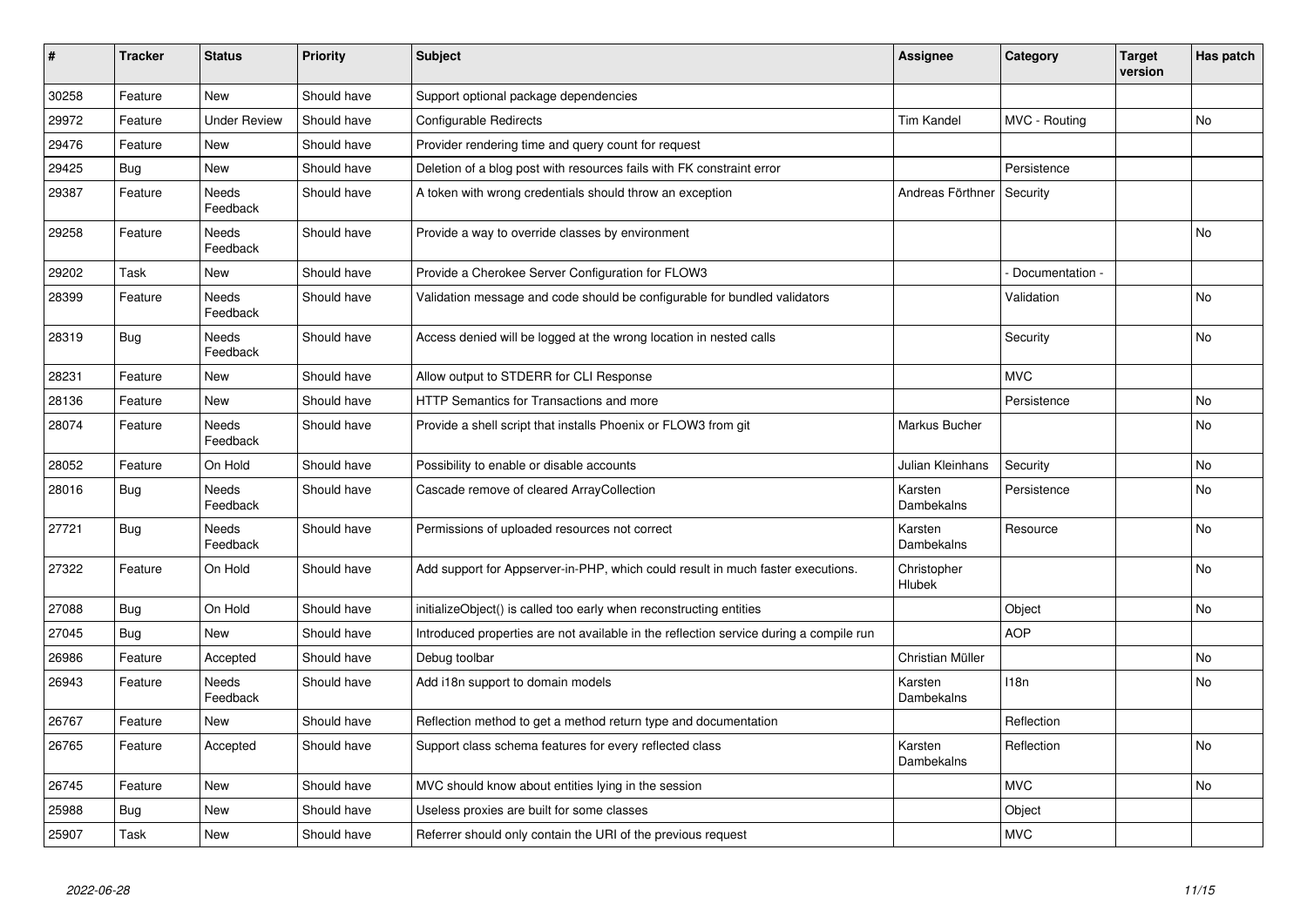| #     | <b>Tracker</b>   | <b>Status</b>            | <b>Priority</b> | <b>Subject</b>                                                                                 | <b>Assignee</b>       | Category        | <b>Target</b><br>version | Has patch |
|-------|------------------|--------------------------|-----------------|------------------------------------------------------------------------------------------------|-----------------------|-----------------|--------------------------|-----------|
| 13559 | <b>Bug</b>       | Accepted                 | Should have     | ObjectSerializer failes with persistent objects within arrays                                  | Karsten<br>Dambekalns | Persistence     |                          | No        |
| 9968  | Feature          | <b>New</b>               | Should have     | Promote security publishing configuration automatically when persisting models                 | Andreas Förthner      | Security        |                          |           |
| 9861  | Feature          | <b>Needs</b><br>Feedback | Should have     | Leave logging up and running as long as possible                                               |                       | Log             |                          | No        |
| 9537  | Feature          | <b>New</b>               | Should have     | Query criterions should be able to compare whole objects                                       |                       | Persistence     |                          |           |
| 9313  | Feature          | <b>New</b>               | Should have     | Support for currencies                                                                         |                       | 118n            |                          | No        |
| 8464  | Feature          | <b>New</b>               | Should have     | Write settings using the ConfigurationManager                                                  |                       | Configuration   |                          | No        |
| 8463  | Feature          | <b>New</b>               | Should have     | Check security policy for objects reconstituted in the session scope                           |                       | Security        |                          |           |
| 8462  | Feature          | <b>New</b>               | Should have     | Check subobjects in query rewriting                                                            |                       | Security        |                          |           |
| 6712  | Feature          | Accepted                 | Should have     | Implement mixin support                                                                        | Robert Lemke          | <b>AOP</b>      |                          |           |
| 6178  | Feature          | <b>New</b>               | Should have     | Implement FileType and FileSize validators                                                     |                       | Validation      |                          |           |
| 5774  | Feature          | <b>New</b>               | Should have     | Package Manager should clear all cache entries tagged with %PACKAGE%                           |                       | Package         |                          |           |
| 5442  | Feature          | <b>New</b>               | Should have     | Destroy session / logout user on deleting an account                                           | Andreas Förthner      | Security        |                          |           |
| 4146  | Feature          | Accepted                 | Should have     | Support typed parameters for validation                                                        | Karsten<br>Dambekalns | Validation      |                          |           |
| 3728  | Feature          | <b>New</b>               | Should have     | Support arrays of objects as controller arguments                                              |                       | <b>MVC</b>      |                          |           |
| 3621  | Feature          | <b>New</b>               | Should have     | Implement dynamic firewall filter registration                                                 | Andreas Förthner      | Security        |                          |           |
| 3619  | Feature          | <b>New</b>               | Should have     | Implement System Policy Support/System Security                                                | Andreas Förthner      | Security        |                          |           |
| 3588  | Feature          | Accepted                 | Should have     | Support value objects in the Object Factory                                                    | Robert Lemke          | Object          |                          |           |
| 3585  | Major<br>Feature | <b>New</b>               | Should have     | Implement support for value objects                                                            |                       |                 |                          | No        |
| 3312  | Feature          | Needs<br>Feedback        | Should have     | Allow for easy logging by annotations                                                          | Robert Lemke          | Log             |                          |           |
| 3306  | Feature          | Accepted                 | Should have     | Flush routes cache automatically on class file modifications                                   | Robert Lemke          | <b>MVC</b>      |                          |           |
| 3153  | Feature          | <b>New</b>               | Should have     | Support of action based filter rules defined by annotation.                                    |                       | <b>MVC</b>      |                          |           |
| 2817  | Feature          | Needs<br>Feedback        | Should have     | Provide safeguard for preventing multiple submits of a form                                    |                       | <b>MVC</b>      |                          | No        |
| 1856  | Feature          | <b>New</b>               | Should have     | The Package Manager checks dependencies between packages on each activation /<br>deactivation  | Christopher<br>Hlubek | Package         |                          |           |
| 890   | Feature          | <b>New</b>               | Should have     | Add priority for advice chains                                                                 | Robert Lemke          | <b>AOP</b>      |                          |           |
| 51312 | <b>Bug</b>       | <b>New</b>               | Should have     | Default php error handler generates warning (when loading<br>TYPO3\Flow\Error\Exception class) |                       | Core            | 2.0                      | No        |
| 40802 | <b>Bug</b>       | Accepted                 | Should have     | Documentation mistake (authentication)                                                         | Karsten<br>Dambekalns | Documentation - | 1.1.1                    | No        |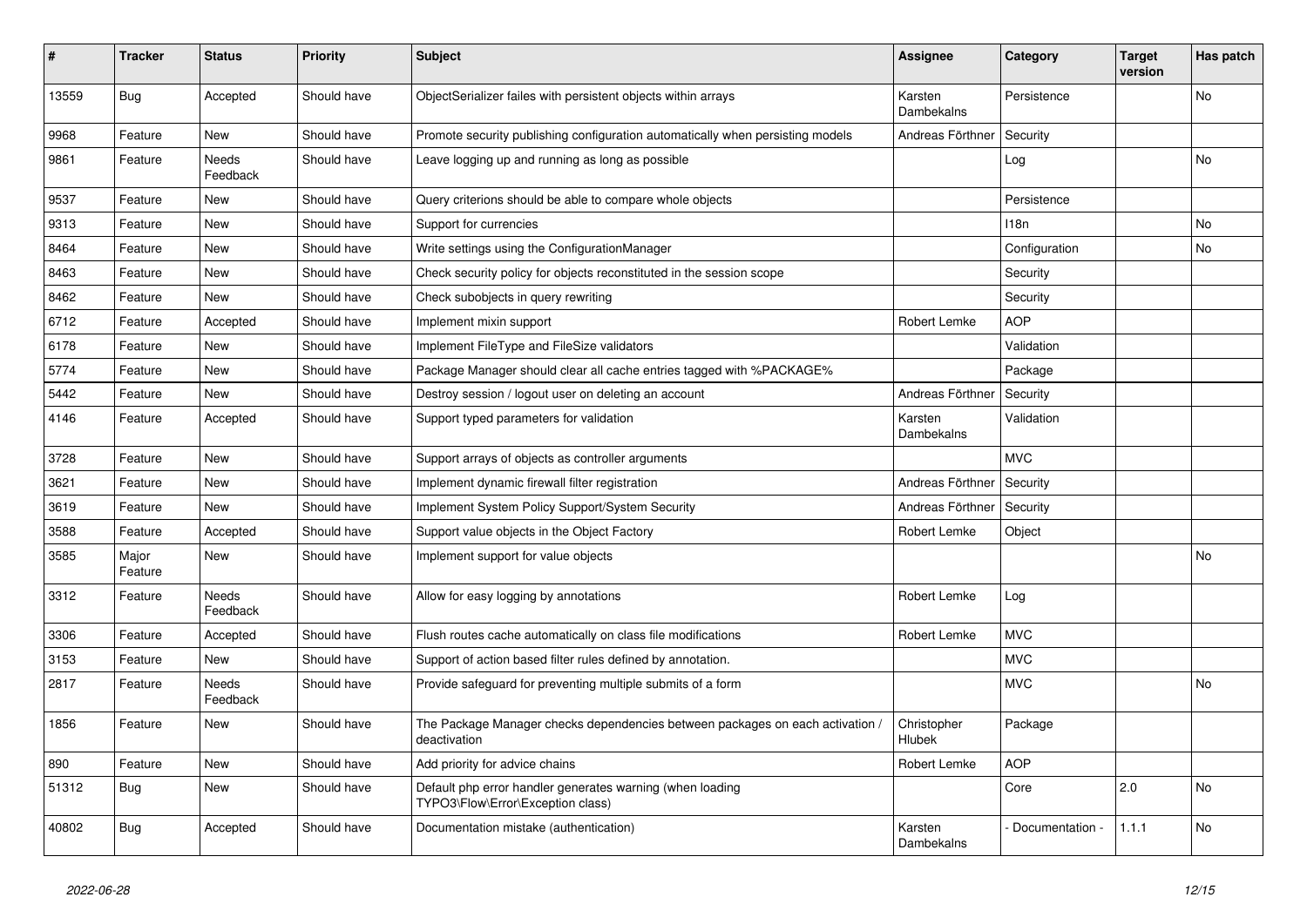| #     | Tracker    | <b>Status</b>       | <b>Priority</b> | <b>Subject</b>                                                                                          | Assignee              | Category                         | <b>Target</b><br>version | Has patch |
|-------|------------|---------------------|-----------------|---------------------------------------------------------------------------------------------------------|-----------------------|----------------------------------|--------------------------|-----------|
| 38004 | <b>Bug</b> | Accepted            | Should have     | Missing CheatSheet folder for Getting Started manual                                                    | Karsten<br>Dambekalns | Documentation -                  | 1.1.1                    | No        |
| 58894 | Bug        | New                 | Must have       | MySQL max key length exceeded during Neos setup                                                         |                       | <b>Error Handler</b><br>Report - | 2.x                      | No        |
| 56639 | Feature    | New                 | Must have       | Implement "getPrivateStorageUriByResource()" for recieving (image-) file URIs                           | Robert Lemke          |                                  | 2.x                      |           |
| 54046 | <b>Bug</b> | New                 | Must have       | Removal of ValueObjects from a ManyToMany relationship is not possible                                  |                       | Persistence                      | 2.1                      | <b>No</b> |
| 51809 | Bug        | <b>Under Review</b> | Must have       | Commit "[BUGFIX] Published resources don't support symlinks" produces an fatal<br>error on Windows      | Adrian Föder          | Core                             | 2.0.1                    | No        |
| 48898 | <b>Bug</b> | New                 | Must have       | configuration for roles fails if one of Policy yaml files contain empty "roles array"                   | Christian Müller      | Security                         | 2.0.1                    | <b>No</b> |
| 48093 | <b>Bug</b> | New                 | Must have       | AbstractCompositeValidators memory consumption continuously grow                                        |                       | Validation                       | 2.0.1                    | Yes       |
| 47331 | Bug        | Accepted            | Must have       | ObjectManager shutdown with Dependency Injection Proxy causes fatal errors                              |                       | Object                           | 2.0.1                    | No        |
| 46716 | <b>Bug</b> | New                 | Must have       | Empty class names in DependencyInjection proxy code when using Caches /<br>Factory-created dependencies |                       | Object                           | 2.0.1                    | No        |
| 45041 | <b>Bug</b> | New                 | Must have       | Set file permissions doesnt work                                                                        |                       | Command                          | 2.0.1                    | <b>No</b> |
| 42601 | <b>Bug</b> | <b>Under Review</b> | Must have       | Content Security: QOM rewriting is omitted if used in certain cases in an Action<br>Controller          | Robert Lemke          | Security                         | 2.0.1                    | No        |
| 42101 | <b>Bug</b> | <b>New</b>          | Must have       | Proxyclasses are not rebuild in Development context unless cache is empty                               |                       | Object                           | 2.0.1                    | <b>No</b> |
| 40854 | Task       | New                 | Must have       | Update security documentation (authentication in 1.2)                                                   |                       | Documentation -                  | 2.0.1                    | <b>No</b> |
| 32707 | <b>Bug</b> | Accepted            | Must have       | <b>Bad Bad FileBackend</b>                                                                              | Karsten<br>Dambekalns | Cache                            | 2.0.1                    | No        |
| 27798 | <b>Bug</b> | Accepted            | Must have       | CSRF protection not working for forms in a plugin                                                       |                       | Security                         | 2.0.1                    | <b>No</b> |
| 58975 | Bug        | New                 | Must have       | Fix command for Linux in Qucikstart documentation                                                       |                       | Documentation -                  |                          | No        |
| 58622 | Feature    | New                 | Must have       | Clearer Exception: Array to string conversion                                                           |                       | Core                             |                          | No        |
| 58494 | <b>Bug</b> | Needs<br>Feedback   | Must have       | Inifinite redirects if index.php presents in URI                                                        | Bastian<br>Waidelich  | MVC - Routing                    |                          | No        |
| 57541 | <b>Bug</b> | Under Review        | Must have       | Content Security: operands work intrinsically differently in Rewrite and Manual check                   |                       | Security                         |                          | No        |
| 56856 | Bug        | <b>Under Review</b> | Must have       | Fix StandardView Template                                                                               |                       |                                  |                          | No        |
| 56744 | Feature    | New                 | Must have       | stay logged in                                                                                          |                       |                                  |                          | No        |
| 56601 | <b>Bug</b> | Under Review        | Must have       | PersistenceManager wrong handling of ORM\ld                                                             |                       |                                  |                          | No        |
| 56544 | <b>Bug</b> | New                 | Must have       | FLOW Exception on tar package inclusion via composer                                                    |                       | Core                             |                          | No        |
| 55937 | Bug        | New                 | Must have       | FlashMessage queue is lost                                                                              |                       | Session                          |                          | No        |
| 55870 | Feature    | New                 | Must have       | Enhance f:form.textfield or add a f:form.datefield VH with enhanced validation and<br>propertymapping   | Christian Müller      |                                  |                          | No        |
| 54549 | <b>Bug</b> | New                 | Must have       | PackageManager::createPackage is incompatible to PackageManagerInterface                                |                       |                                  |                          | No        |
| 54451 | Bug        | New                 | Must have       | No functionality at Apache environments with suexec                                                     |                       |                                  |                          | No        |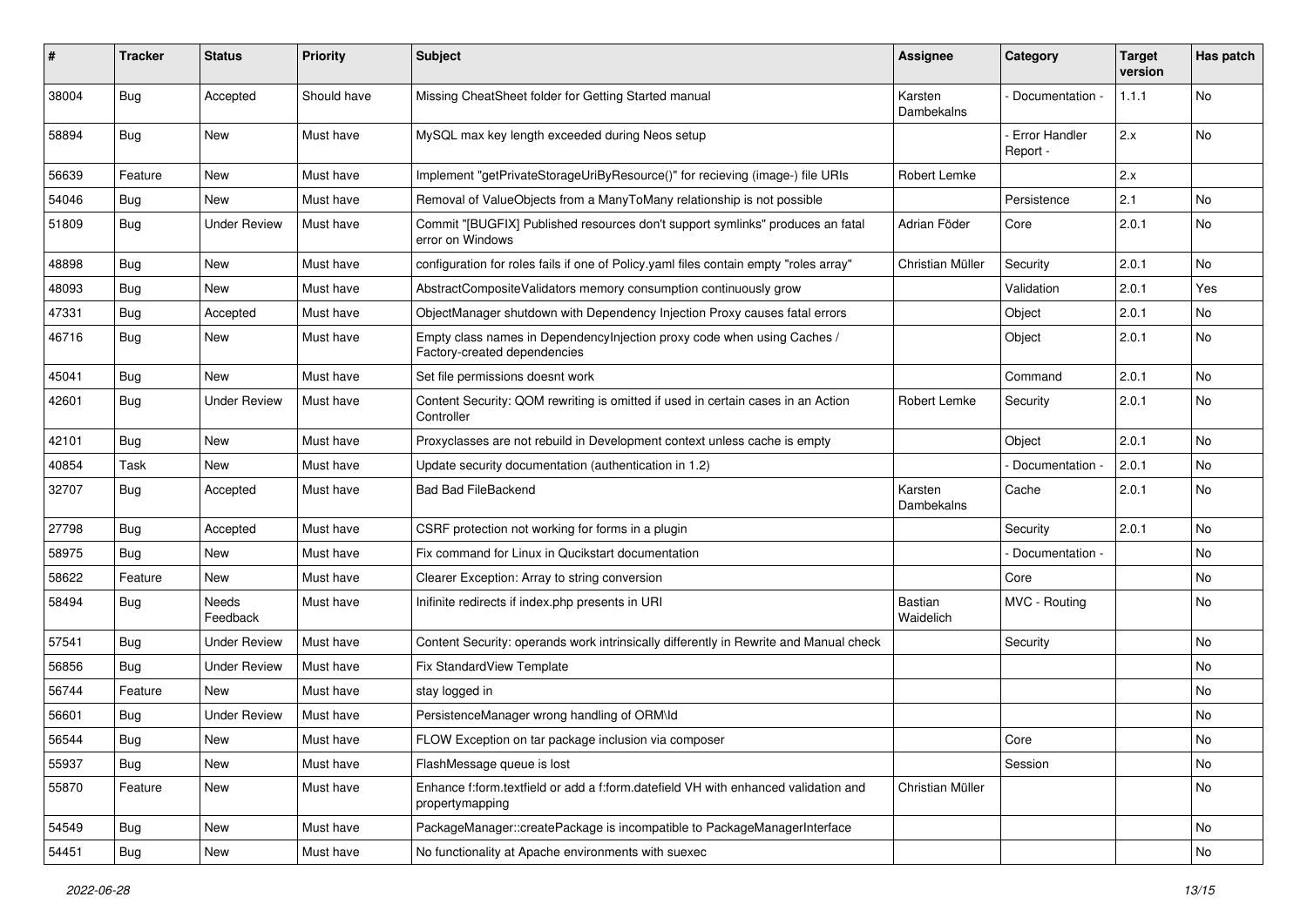| #     | <b>Tracker</b> | <b>Status</b>       | <b>Priority</b> | <b>Subject</b>                                                                                                       | <b>Assignee</b>       | Category        | <b>Target</b><br>version | Has patch |
|-------|----------------|---------------------|-----------------|----------------------------------------------------------------------------------------------------------------------|-----------------------|-----------------|--------------------------|-----------|
| 51120 | Bug            | New                 | Must have       | \TYPO3\Flow\Core\Booting::buildSubprocessCommand - wrong command if passed<br>more than one parameters               |                       | Core            |                          | No        |
| 50115 | Feature        | <b>Under Review</b> | Must have       | During the policy loading, we need to take care if class exist                                                       | Dominique Feyer       | Security        |                          | Yes       |
| 49423 | Bug            | New                 | Must have       | Role name and packageKey are not accessible                                                                          |                       |                 |                          | No        |
| 49373 | Bug            | New                 | Must have       | Methods policy with key "Controllers" is ignored                                                                     |                       | Security        |                          | No.       |
| 47073 | <b>Bug</b>     | New                 | Must have       | Cookie causes Error after Update                                                                                     |                       | Http            |                          | No.       |
| 46689 | <b>Bug</b>     | New                 | Must have       | The new ClassLoader swallows Fatal Errors                                                                            | Marc Neuhaus          |                 |                          | No        |
| 46120 | <b>Bug</b>     | New                 | Must have       | Important step missing in the installation chapter                                                                   |                       | Documentation - |                          | No        |
| 46097 | <b>Bug</b>     | New                 | Must have       | Logged in user gets session of an other logged in user                                                               | Robert Lemke          | Session         |                          | No        |
| 45253 | Task           | Accepted            | Must have       | Throw exception in PointcutMethodNameFilter if given method's argument does not<br>match the actual method signature | Christian Müller      | Security        |                          | No        |
| 45249 | <b>Bug</b>     | <b>New</b>          | Must have       | Update composer project-create command listing                                                                       |                       | Documentation - |                          | <b>No</b> |
| 44738 | Feature        | New                 | Must have       | Re-Validation of argument's custom validators                                                                        |                       | Validation      |                          | No        |
| 44314 | Task           | Accepted            | Must have       | slightly file permissions for /Configuration/* and /Data/Persistent/EncryptionKey                                    | Karsten<br>Dambekalns | Security        |                          | No        |
| 43621 | <b>Bug</b>     | <b>Under Review</b> | Must have       | Composer installer overwrites Settings.yaml.example                                                                  | Karsten<br>Dambekalns |                 |                          | No        |
| 42606 | <b>Bug</b>     | New                 | Must have       | Content Security with nested objects                                                                                 |                       | Security        |                          | No        |
| 42520 | Bug            | New                 | Must have       | Cache must be flushed globally for package state changes                                                             |                       | Core            |                          | No        |
| 41496 | Bug            | <b>New</b>          | Must have       | Upload identical Resources, deleting fails                                                                           |                       | Resource        |                          | No        |
| 41148 | Bug            | New                 | Must have       | <b>Converting of ValueObjects</b>                                                                                    |                       |                 |                          | No        |
| 40555 | Feature        | Accepted            | Must have       | Missing command arguments parameter in Core\Booting\Scripts::executeCommand()                                        | Karsten<br>Dambekalns | Core            |                          | Yes       |
| 38980 | <b>Bug</b>     | New                 | Must have       | ActionController: behavior of required arguments is not consistent                                                   |                       | Validation      |                          | <b>No</b> |
| 38065 | Feature        | New                 | Must have       | Implement content security for DQL queries                                                                           | Andreas Förthner      | Security        |                          | No        |
| 37571 | <b>Bug</b>     | New                 | Must have       | Inherited proxies fail when implementing clone                                                                       |                       | <b>AOP</b>      |                          | No        |
| 37473 | Bug            | New                 | Must have       | Subsequent Exceptions related to Doctrine Entity Manager makes it snap shut                                          |                       | - Testing -     |                          | No        |
| 37352 | <b>Bug</b>     | <b>Under Review</b> | Must have       | generateValueHash() should use getIdentifierByObject()                                                               | Karsten<br>Dambekalns | Persistence     |                          | No        |
| 37227 | <b>Bug</b>     | On Hold             | Must have       | securityContext->getParty is not available in widget context                                                         |                       | Session         |                          | No        |
| 37212 | Feature        | Accepted            | Must have       | Edge Side Includes (ESI)                                                                                             | Robert Lemke          | Http            |                          | No        |
| 35868 | <b>Bug</b>     | On Hold             | Must have       | Unstable condition in Utility\Environment                                                                            | Karsten<br>Dambekalns | Environment     |                          | No        |
| 35831 | <b>Bug</b>     | New                 | Must have       | Deleting or unpublishing of a resource deletes all published symlinks<br>(Web/_Resources/Persistent)                 |                       |                 |                          | No        |